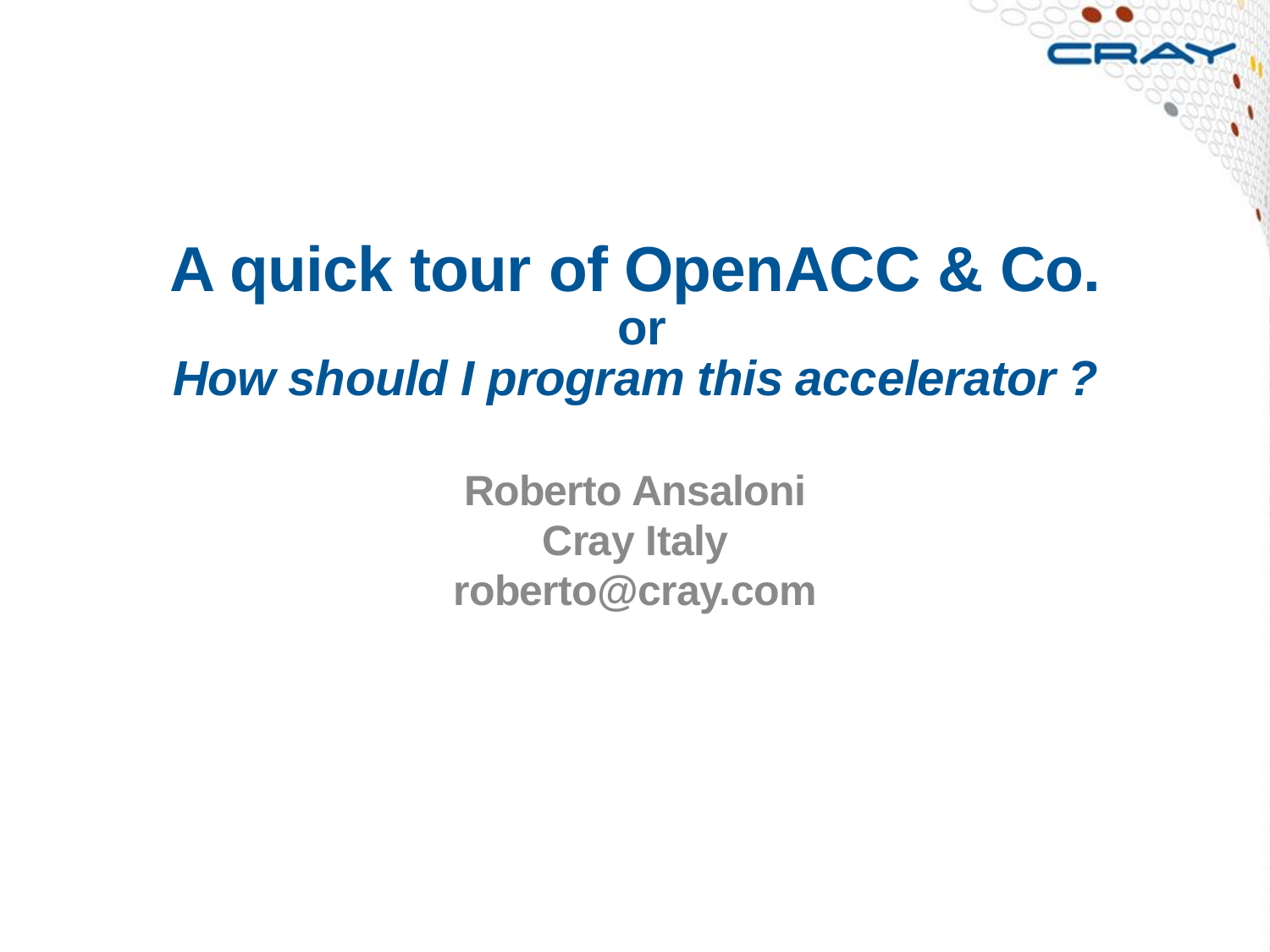# **The Cray XK6 heterogeneous node**

#### **The Cray XE6 compute node**

- **Built around the Gemini Interconnect**
- **Each Gemini ASIC provides 2 NICs enabling it to connect 2 dual-socket nodes**

#### **The Cray XK6 compute node**

nvipiA

● **Replace one CPU socket with a GPU**

**NIDIA**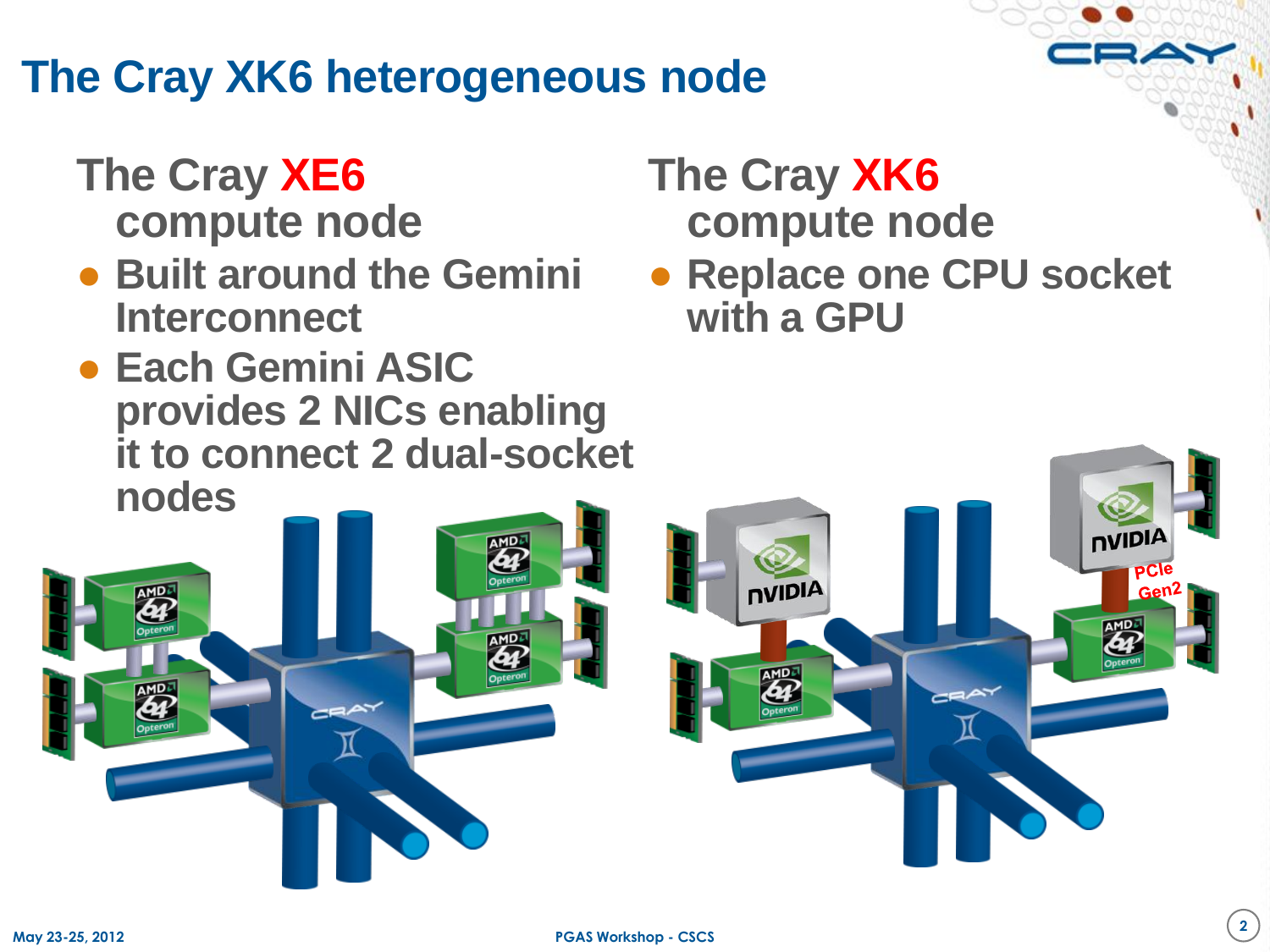#### **Issues with today"s accelerators (Fermi)**



**Bandwidth** *and* **Synchronization**

- **This is a short-lived situation**
	- Solutions coming from several vendors (NVIDIA, AMD,...)
- **Trick is to keep kernel data structures resident in GPU memory as much as possible**
	- Avoids copying between CPU and GPU
	- Use async, non-blocking, communication, multi-level overlapping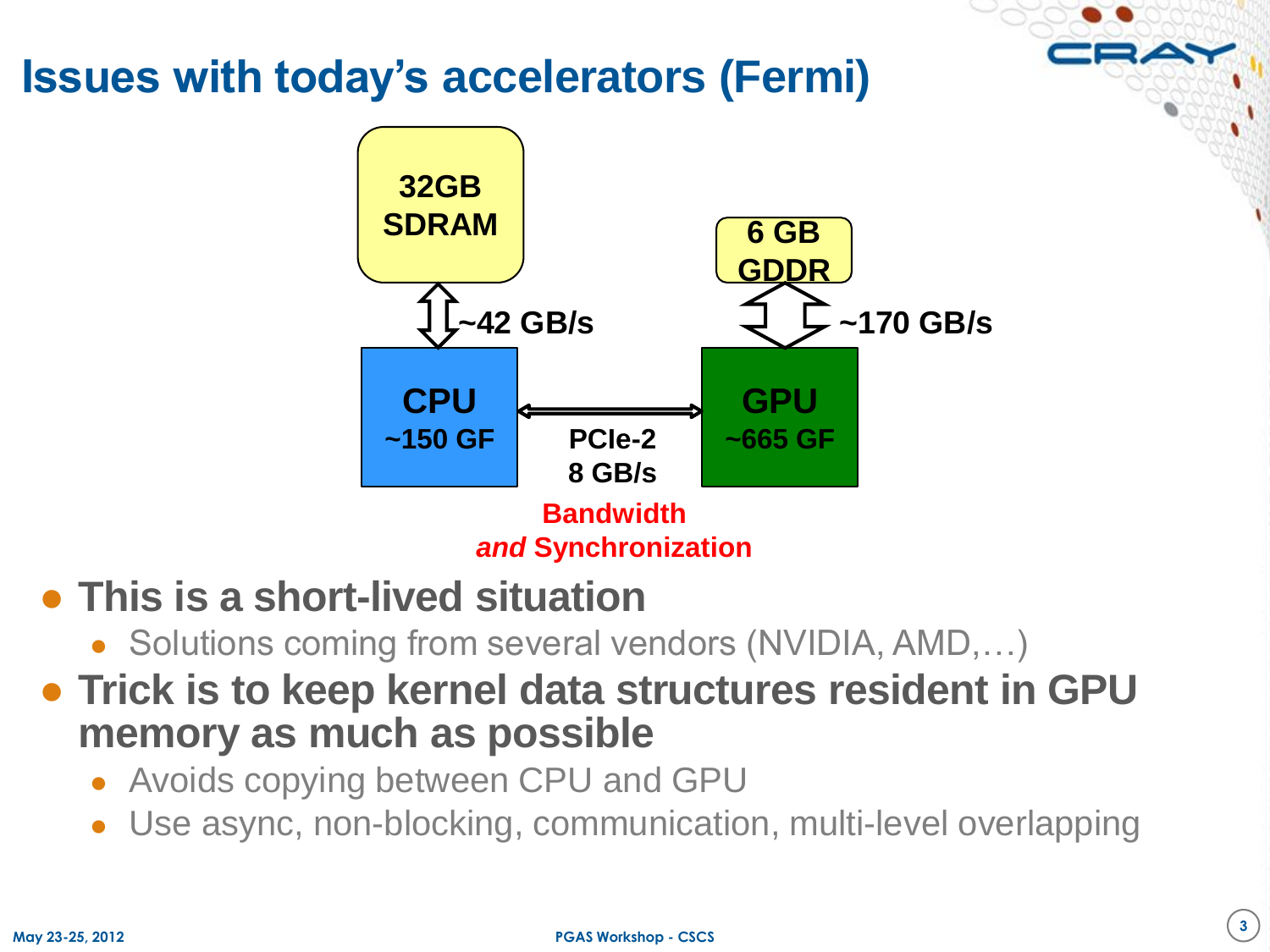# **Roberto"s recipe**

### ● **KISS Principle: Keep It Simple**

- As simple as possible
- Unless you really really really need performance today

#### ● **Use a flexible and portable approach**

- GPU architectures have changed and will change: don't stick to a specific one
- GPUs are just one kind of accelerators

#### ● **Exploit libraries**

• Exploit work done by smart people

# ● **Don"t forget Amdahl**

 $\bullet$  Amdahl who ?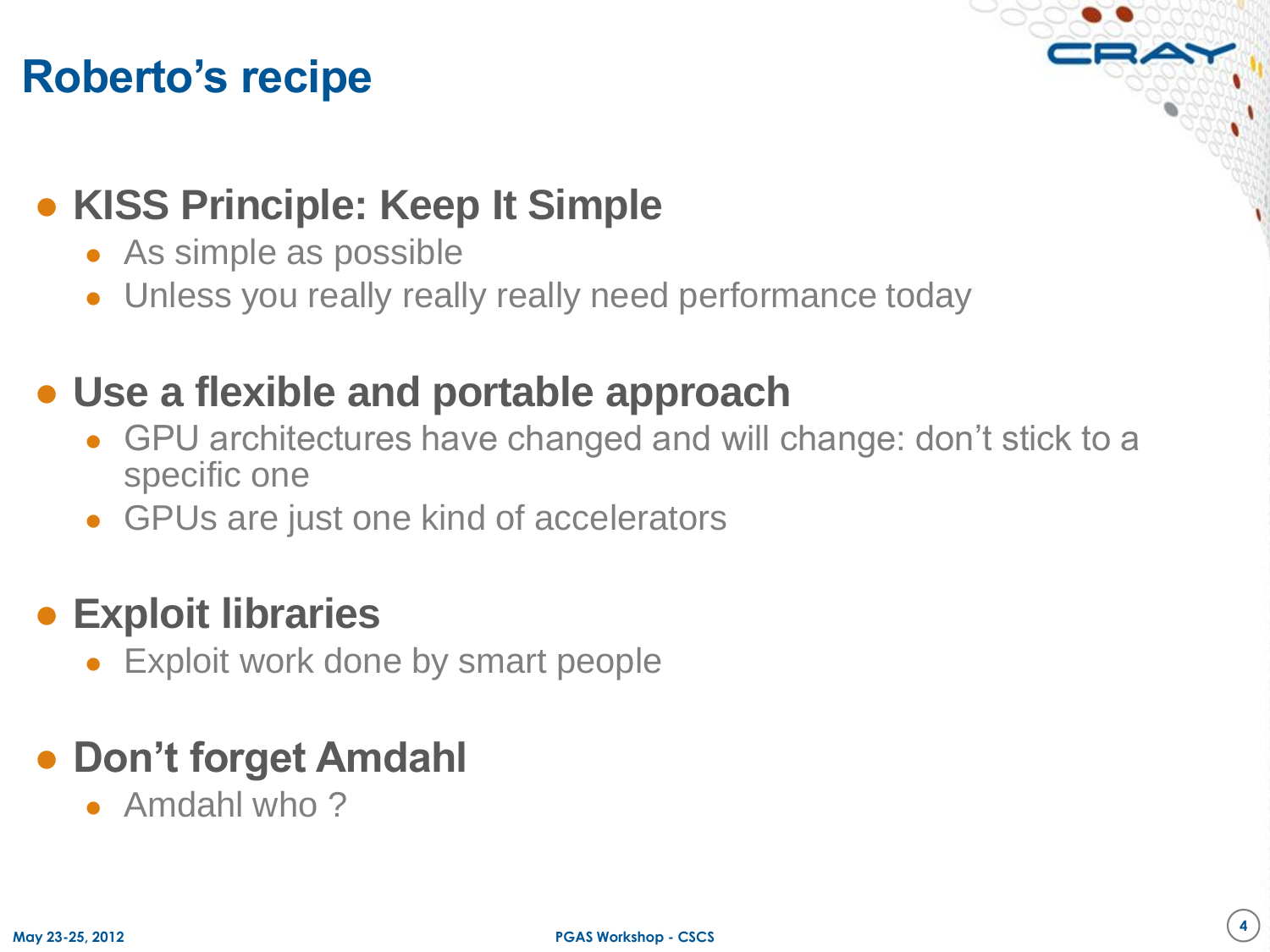# **How to program an accelerator ?**

#### ● **The hard way: CUDA, OpenCL**

- All are quite low-level
- CUDA is closely coupled to the GPU
- User needs to rewrite kernels in specialist language
- Hard to write and debug
- **Hard to optimise for specific GPU**
- Hard to port to new accelerator
- Hard to add new functionality

# ● **A simpler approach: accelerator directives**

- Several initial proposals: PGI directives, OpenMP (Cray)
- **Currently merged into OpenACC**
- Based on original source code (e.g. Fortran, C, C++)
- **Easier to maintain/port/extend code**
- Can support future accelerators
- Possible performance sacrifice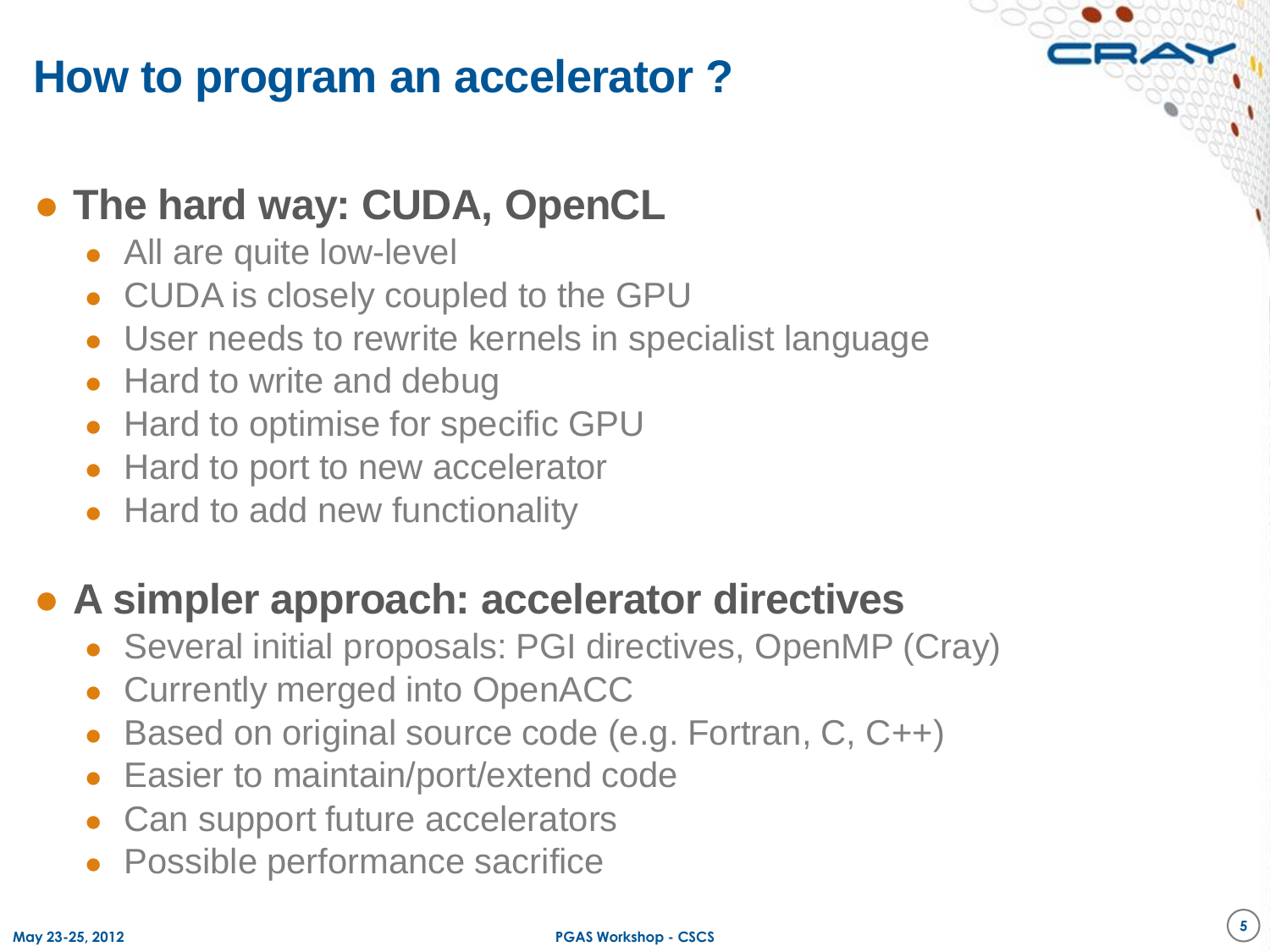# **Performance compared to CUDA**

- **Is there a performance gap relative to explicit low-level programming model? Typically 10-15%, sometimes none.**
- **Is the performance gap acceptable? Yes.**
	- e.g. S3D comp\_heat kernel (ORNL application readiness):

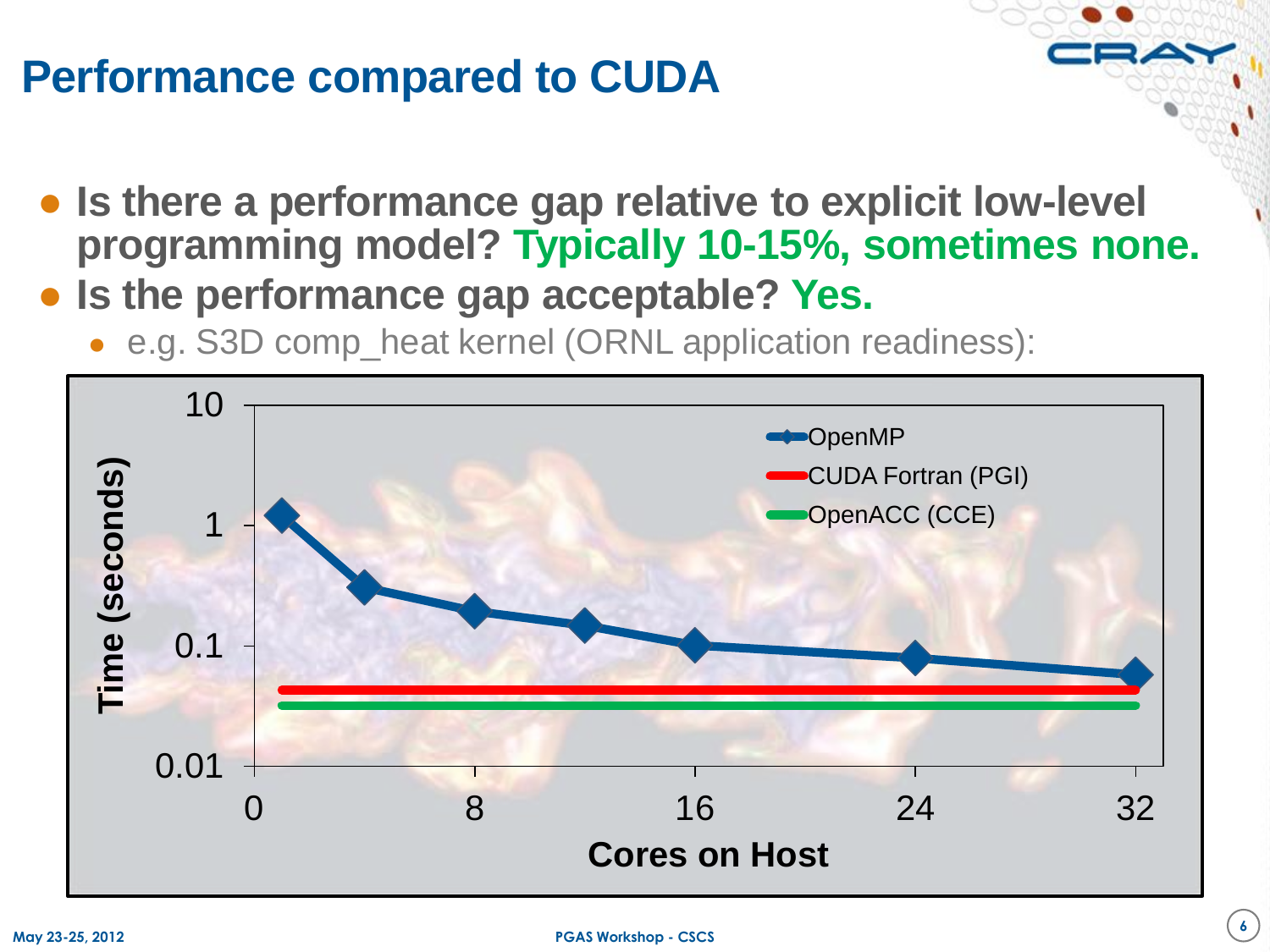

# ● **A common directive programming model for today"s GPUs**

**PGAS Workshop - CSCS**

- Announced at SC11 conference
- Offers portability between compilers
	- Drawn up by: NVIDIA, Cray, PGI, CAPS
	- Multiple compilers offer:
		- portability, debugging, permanence
- Works for Fortran, C, C++
	- Standard available at [www.OpenACC-standard.org](http://www.openacc-standard.org/)
	- Initially implementations targeted at NVIDIA GPUs
- **Current version: 1.0 (November 2011)**

# ● **Compiler support:**

May 23-25, 201

- Cray CCE: partial now, complete in 2012
- PGI Accelerator: released product in 2012
- CAPS: released product in 2012



The OpenACC Application Program Interface<br>describes a collection of compiler direction<br>specify loops and describes a collection of cogram Interface<br>Specify loops and ren of compiler directives to<br>C. C++ and Fortence disconsider of code in orspecify loops and regions of compiler directives to<br>C, C++ and Fortran to be offloaded in statives to<br>host CPU to an out to be offloaded from C. C++ and Fortrain to be official of in stand,<br>thost CPU to an attached acceler from a<br>portability and attached acceleration is the and Fortrain to be offloaded from a<br>portability across operations of code in standard<br>portability across operating systems because the and accelerator, providing For CPU to an attached accelerator, providing<br>portability across operating systems, providing<br>and accelerators. and accelerators

Most OpenACC directives apply to the<br>Immediately following structures<br>a structure is following structure. This UpenACC directives apply to the<br>immediately following structured block or loop;<br>a structured block is a single statement . a structured block is a single statement<br>compound statement (C or C++) or and statement<br>of statement (C or C++) or a statement or a compound statement (C or C++) or a sequence<br>of statements (Fortran) with a single statement or a<br>at the top and a pictual with a single and and ouripound statement (C or C++) or a sequence<br>of statements (Fortran) with a single entropy<br>at the top and a single exit at the hott-<br>point at the top and a single exit at the bottom.<br>The top and a single exit at the bottom.

CAPS

PGI Verslan 1.0, November 2011 Version 1.0, November 2011<br>Ind create a monetal language in the South of County Containers and County County County of the County of County<br>In the a monetary specification free monetary departure to the c

© 2011 OpenACC-standard.org all rights reserved.

**NVIDIA** 

**The Portland Group**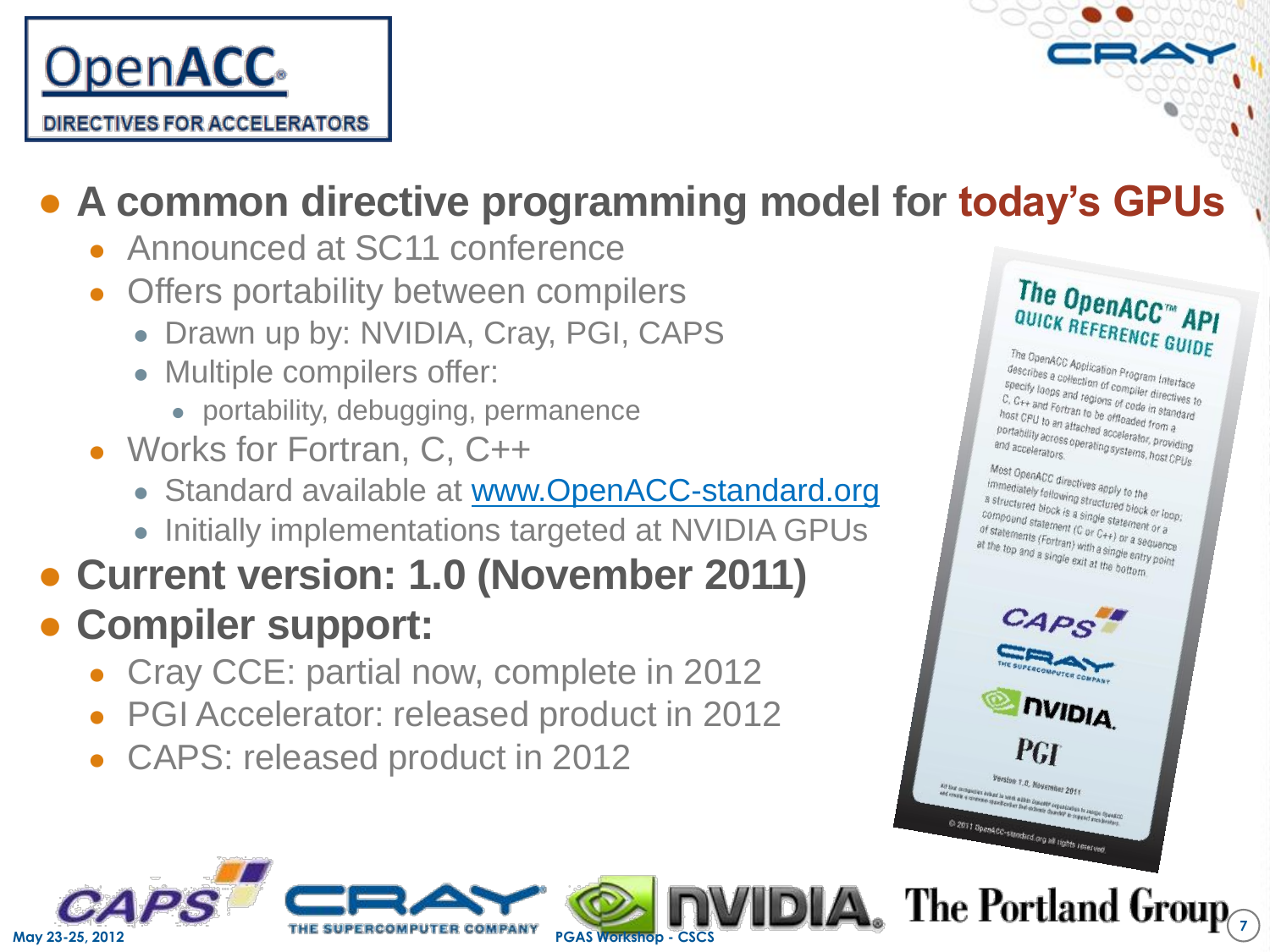# **DenMP** accelerator directives

- **A common programming model for tomorrow"s accelerators**
- **An established open standard is the most attractive**
	- portability; multiple compilers for debugging; permanence

# ● **Subcommittee of OpenMP ARB**

- includes most major vendors + others (e.g. EPCC)
- co-chaired by Cray (James Beyer)
- aiming for OpenMP 4 (2012?)
- **Targets Fortran, C, C++**
- **Current version: draft**
- **Cray compiler provides reference implementation for ARB** 
	- Of draft standard at present (CCE 8.0)
	- Will track the standard as it evolves
- **Converting from OpenACC to OpenMP will be straightforward**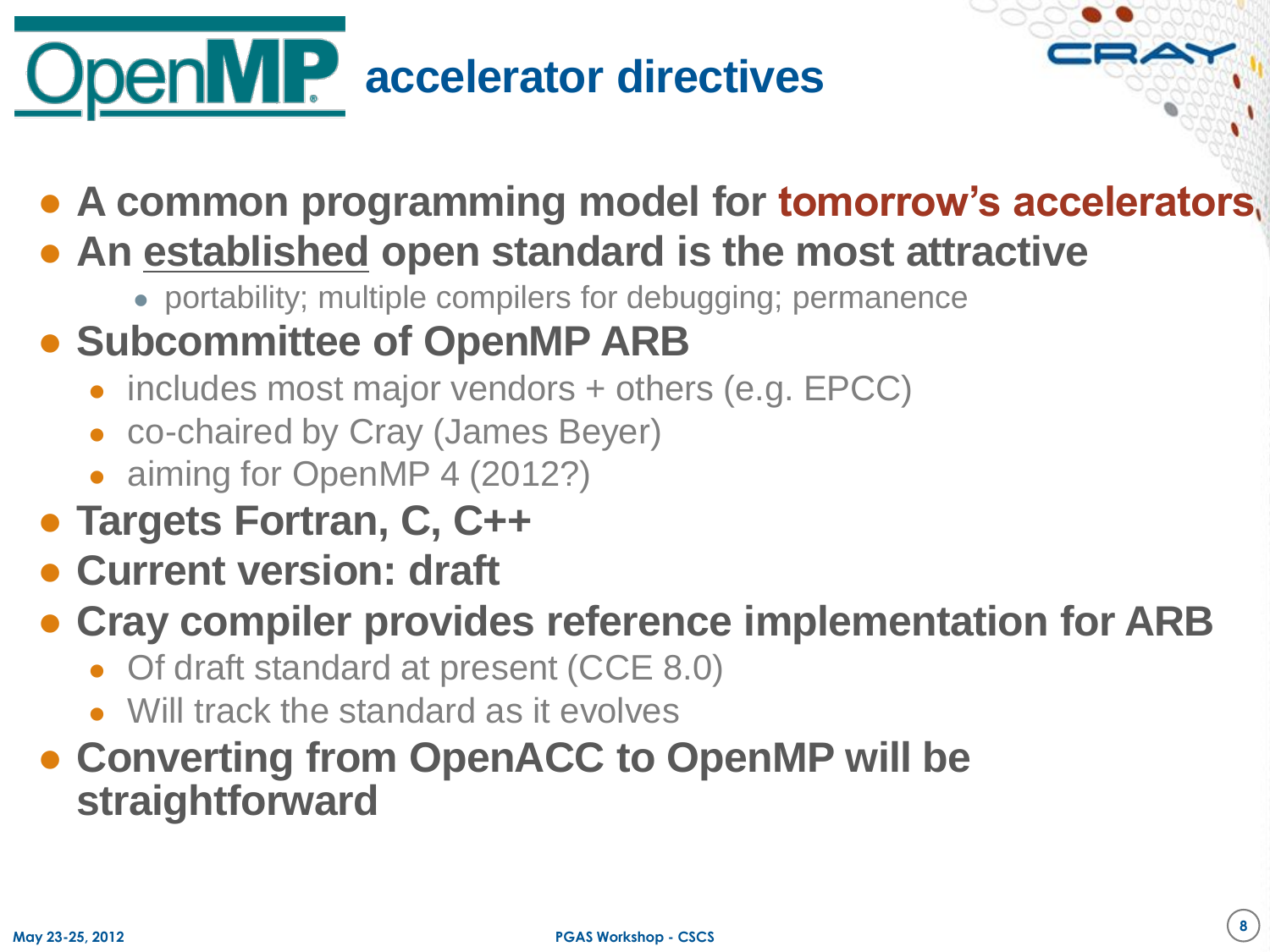# **OpenACC Execution model**

● **Host-directed execution with attached GPU**

#### ● **Main program executes on "host" (i.e. CPU)**

• Compute intensive regions offloaded to the accelerator device under control of the host.

# ● **"device" (i.e. GPU) executes parallel regions**

- typically contain "kernels" (i.e. work-sharing loops), or
- kernels regions, containing one or more loops which are executed as kernels.

# ● **Host must orchestrate the execution by:**

- allocating memory on the accelerator device,
- initiating data transfer,
- sending the code to the accelerator,
- passing arguments to the parallel region,
- queuing the device code,
- waiting for completion,
- transferring results back to the host, and
- deallocating memory.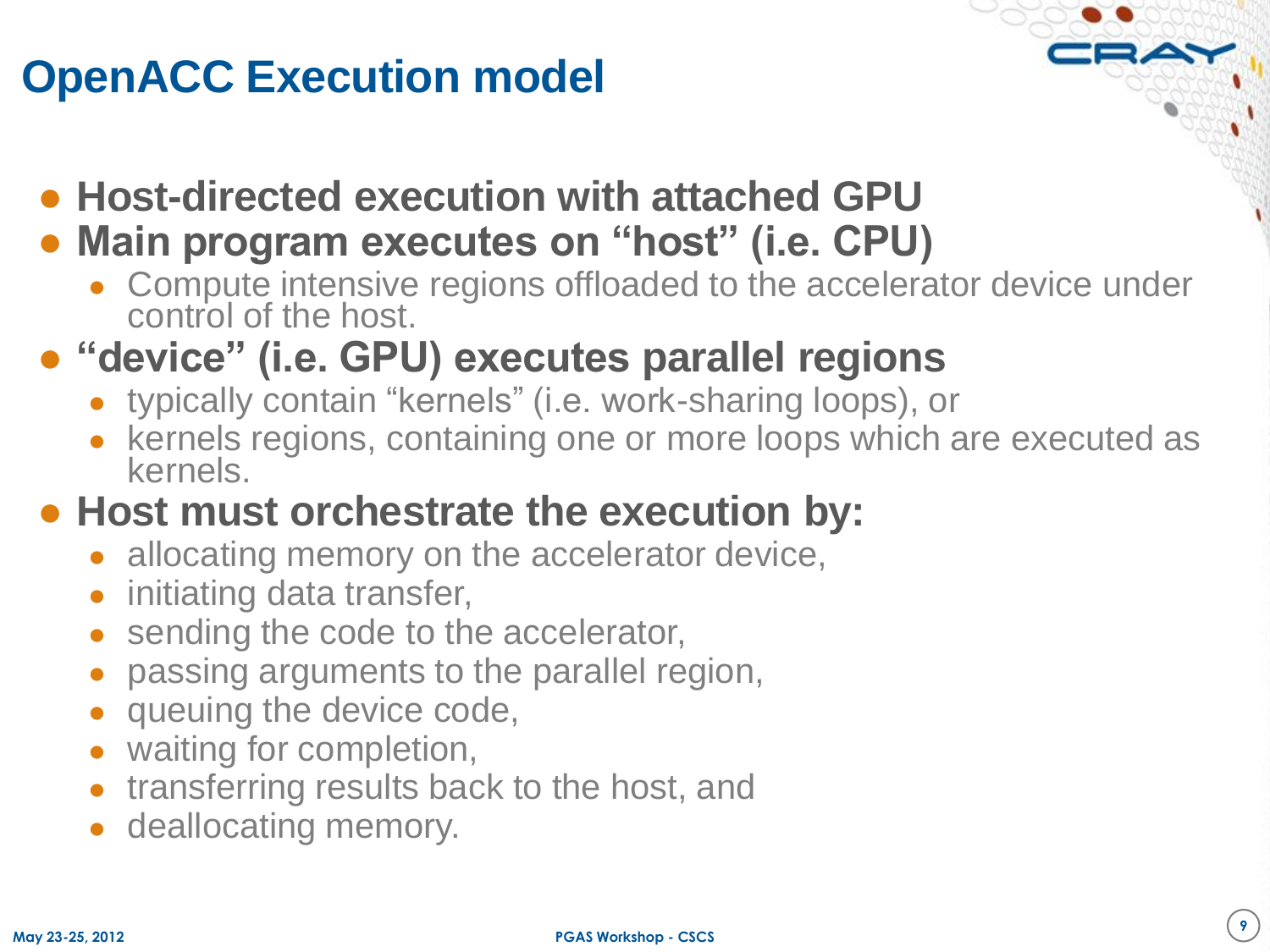# **A first OpenACC example**

# **Execute a loop nest on the GPU**

- **Compiler does the work**
- **Data movement**
	- allocates/frees GPU memory at start/end of region
	- moves of data to/from GPU

```
!$acc parallel loop 
DO j = 1,M
   DO i = 2,N-1
     c(i,j) = a(i,j) + b(i,j)
   ENDDO
ENDDO
!$acc end parallel loop
```
- **Loop schedule: spreading loop iterations over PEs of GPU**
- **Tune default behaviour with optional clauses on directives**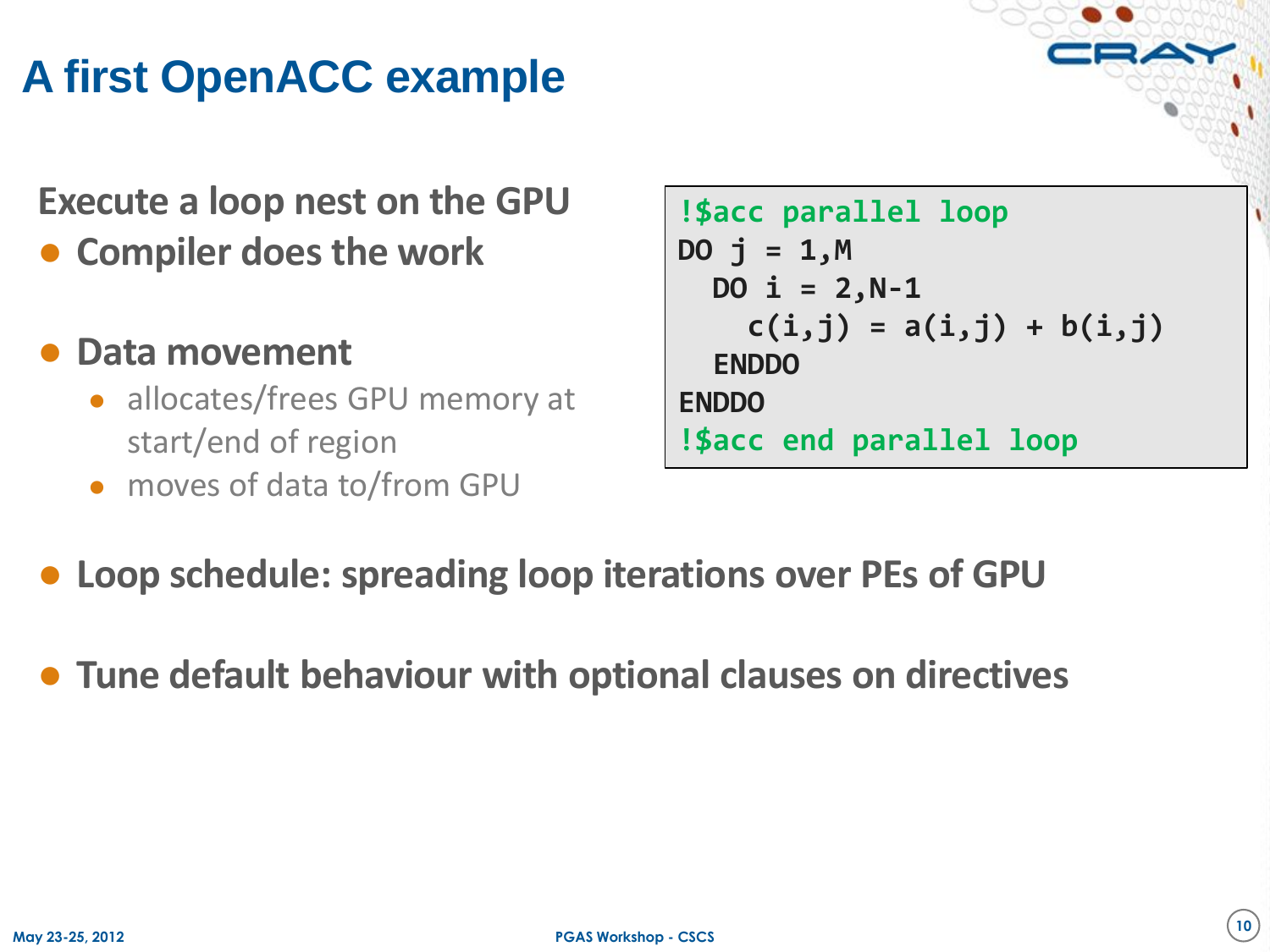# **Another example**

● **Two accelerator parallel regions**

#### ● **Compiler creates two kernels**

- First kernel initialises array
- Compiler will determine copyout(a)

#### ● **Second kernel updates array**

• Compiler will determine copy(a)

#### ● **Breaking parallel region=barrier**

● **No barrier directive**

```
PROGRAM main
   INTEGER :: a(N)
   <stuff>
!$acc parallel loop
  DO i = 1, N a(i) = i
   ENDDO
!$acc parallel loop
  DO i = 1, N a(i) = 2*a(i)
  ENDDO
<stuff>
END PROGRAM main
```
● **The code can still be compiled for CPU**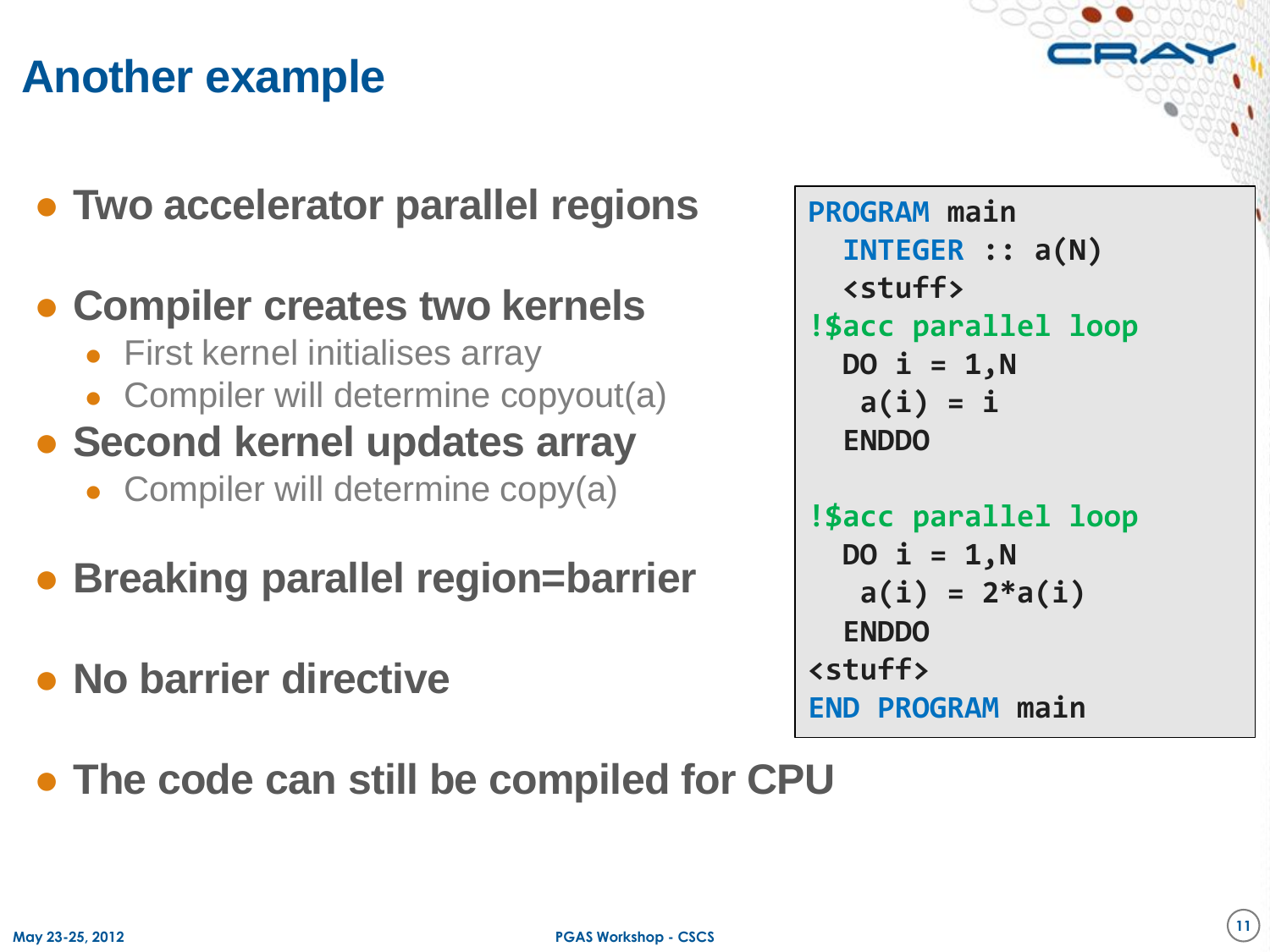# **Let"s control data movement**

#### ● **Now added a data region**

- Specified arrays only moved at boundaries of data region
- **No compiler-determined movements for data regions**
- **Other directives/clauses are available to allow a more direct control of data movements**
	- present clause
	- !Sacc update [ host | device ]

```
PROGRAM main
   INTEGER :: a(N)
   <stuff>
!$acc data copyout(a)
!$acc parallel loop
   DO i = 1,N
    a(i) = i
   ENDDO
!$acc parallel loop
   DO i = 1,N
    a(i) = 2*a(i)
  ENDDO
!$acc end data
   <stuff>
END PROGRAM main
```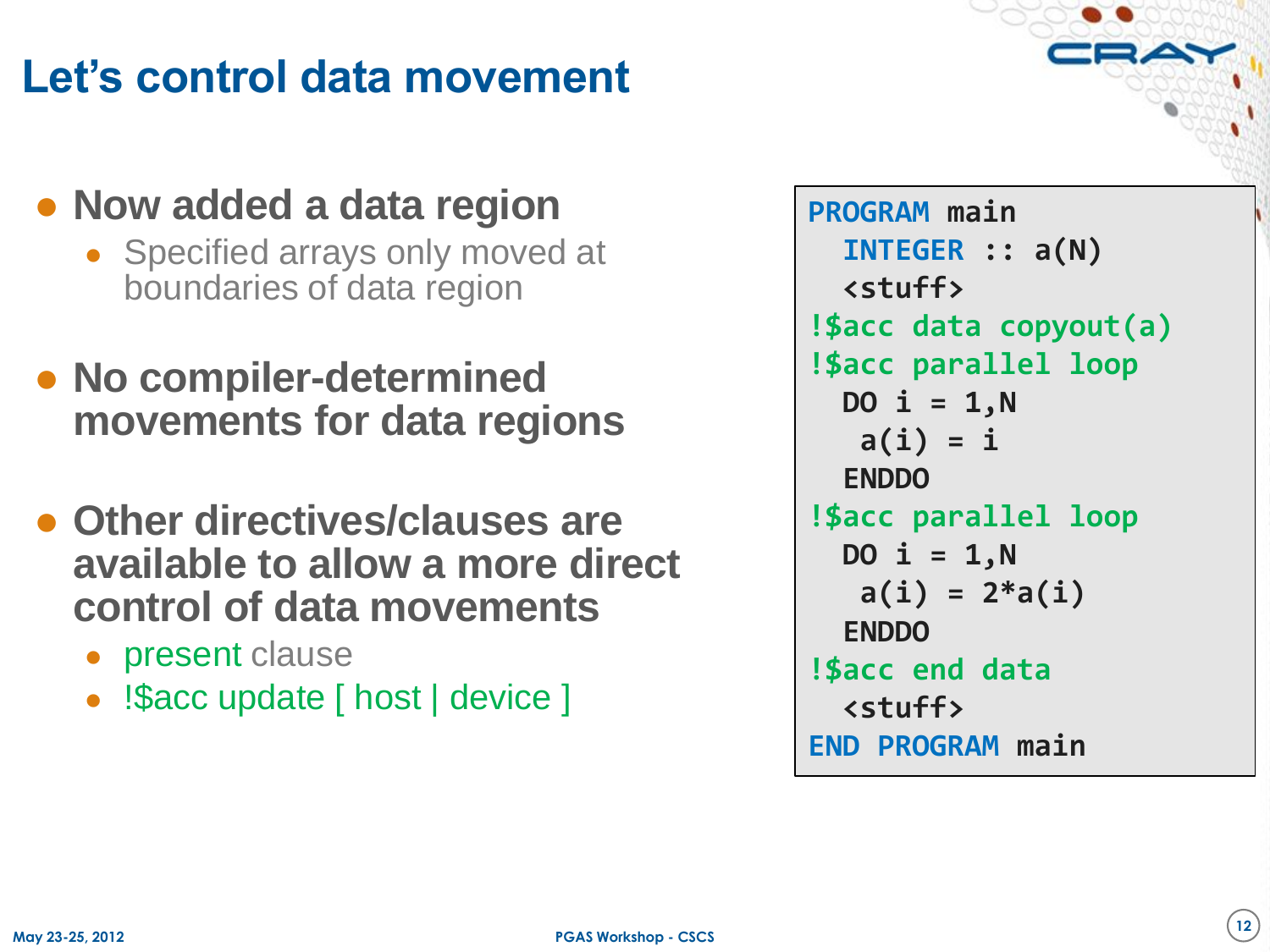# **A case study: the Himeno Benchmark**

- **Parallel 3D Poisson equation solver** 
	- Iterative loop evaluating 19-point stencil
	- Memory intensive, memory bandwidth bound



- **Fortran, C, MPI and OpenMP implementations available from [http://accc.riken.jp/HPC\\_e/himenobmt\\_e.html](http://accc.riken.jp/HPC_e/himenobmt_e.html)**
- **Fortran Coarray (CAF) version developed**
	- ~600 lines of Fortran
	- Fully ported to accelerator using 27 directive pairs
- **Strong scaling benchmark**
	- XL configuration:  $1024 \times 512 \times 512$  global volume
	- Expect halo exchanges to become significant
	- Use asynchronous GPU data transfers and kernel launches to help avoid this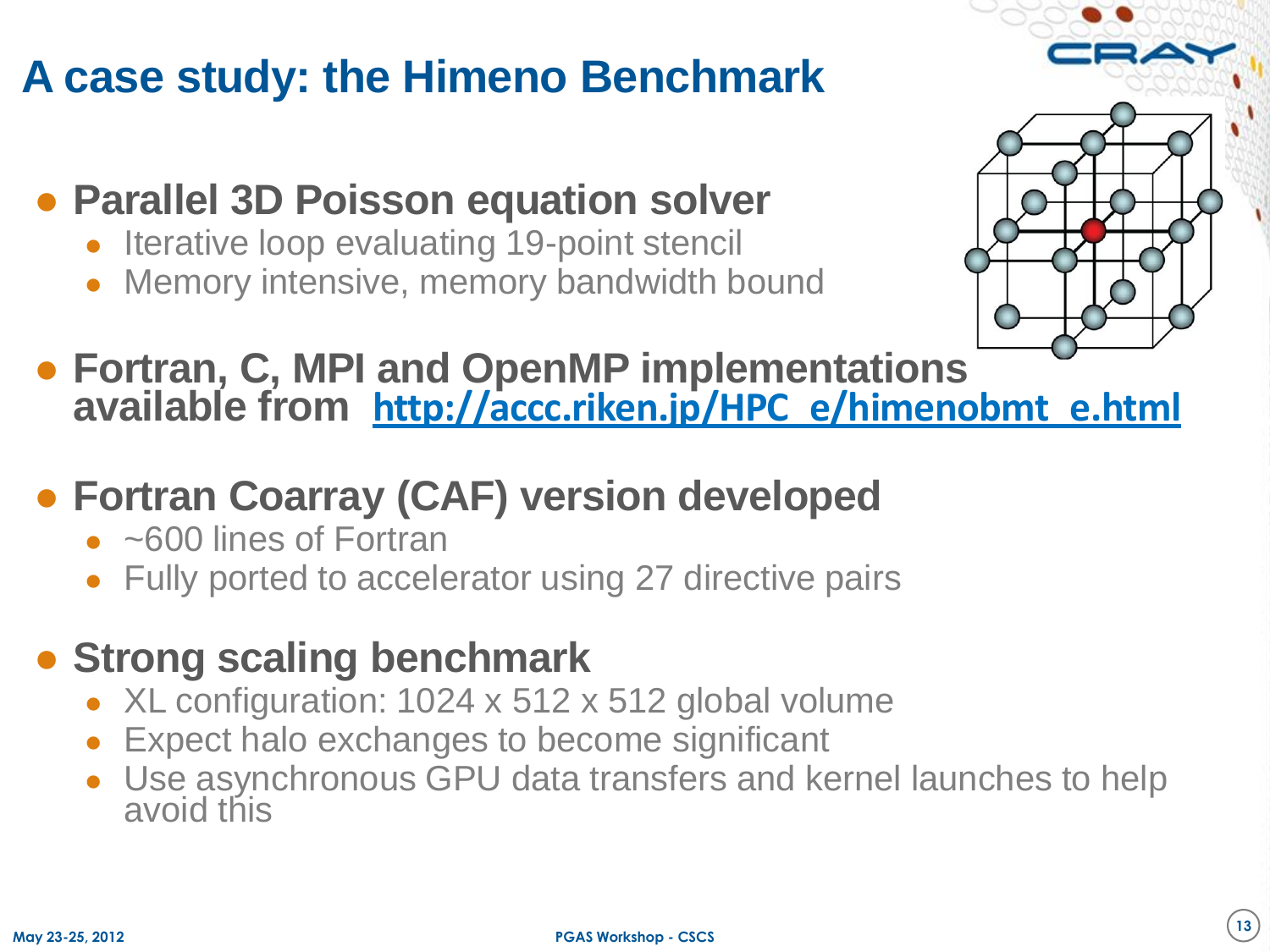# **The Jacobi computational kernel (serial)**

- The stencil is applied to pressure array p
- Updated pressure values are saved to temporary array wrk2
- Control value wgosa is computed
- $\bullet$  In the benchmark this kernel is iterated a fixed number of times (nn)

```
DO K=2,kmax-1
DO J=2,jmax-1
  DO I=2,imax-1
    S0=a(I,J,K,1)*p(I+1,J, K ) 
      +a(I,J,K,2)*p(I, J+1,K ) &
      +a(I,J,K,3)*p(I, J, K+1) &
      +b(I,J,K,1)*(p(I+1,J+1,K )-p(I+1,J-1,K ) &
                   -p(I-1,J+1,K )+p(I-1,J-1,K )) &
      +b(I,J,K,2)*(p(I, J+1,K+1)-p(I, J-1,K+1) &
                   -p(I, J+1,K-1)+p(I, J-1,K-1)) &
      +b(I,J,K,3)*(p(I+1,J, K+1)-p(I-1,J, K+1) &
                   -p(I+1,J, K-1)+p(I-1,J, K-1)) &
      +c(I,J,K,1)*p(I-1,J, K ) &
      +c(I,J,K,2)*p(I, J-1,K ) &
      +c(I,J,K,3)*p(I, J, K-1) &
      + wrk1(I,J,K)
   SS = (S0 * a (I, J, K, 4) - p (I, J, K)) * bnd (I, J, K) wgosa = wgosa+ SS*SS
   wrk2(I,J,K)=p(I,J,K)+OMEGA *SS
   ENDDO
 ENDDO
```
**ENDDO**

**fwd n.n.**

**bwd n.n. n.n.n.**

n.n

pwd

**n.n.n**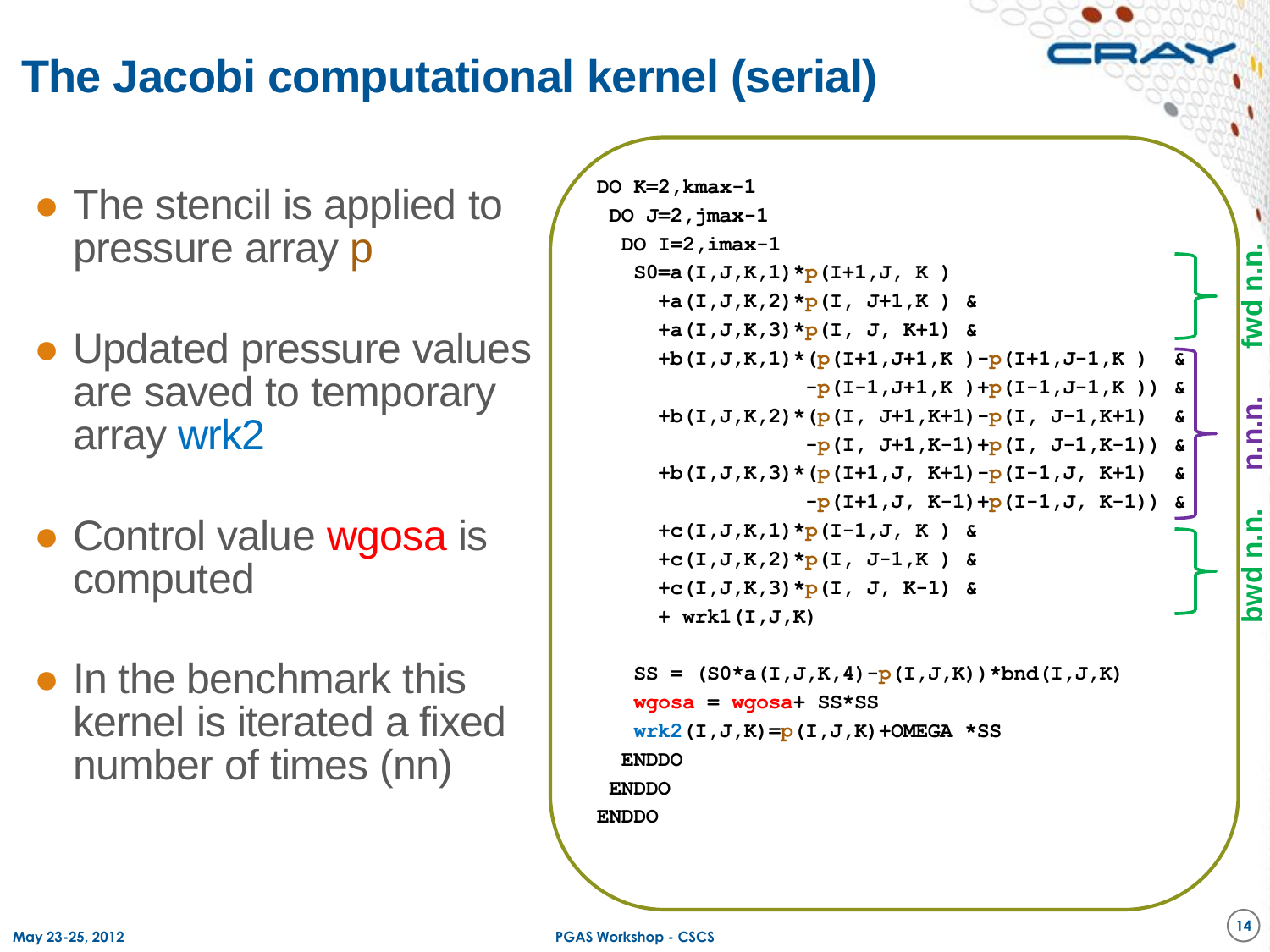# **The distributed implementation**

- The outer loop is executed fixed number of times
- The Jacobi kernel is executed and new pressure array wrk2 and control value wgosa are computed
- The p array is updated with wrk2 values
- The halo region values are exchanged between neighbor PEs using send and receive buffers
- The maximum wgosa value is computed with an Allreduce operation across all the PEs

**DO loop = 1, nn**

 **compute Jacobi: wrk2, wgosa**

 **copy back wrk2 into p**

 **pack halo from p into send buf**

 **exchange halos with neighbor PEs**

 **unpack halo into p from recv buf**

 **Allreduce to sum wgosa across Pes**

**ENDDO**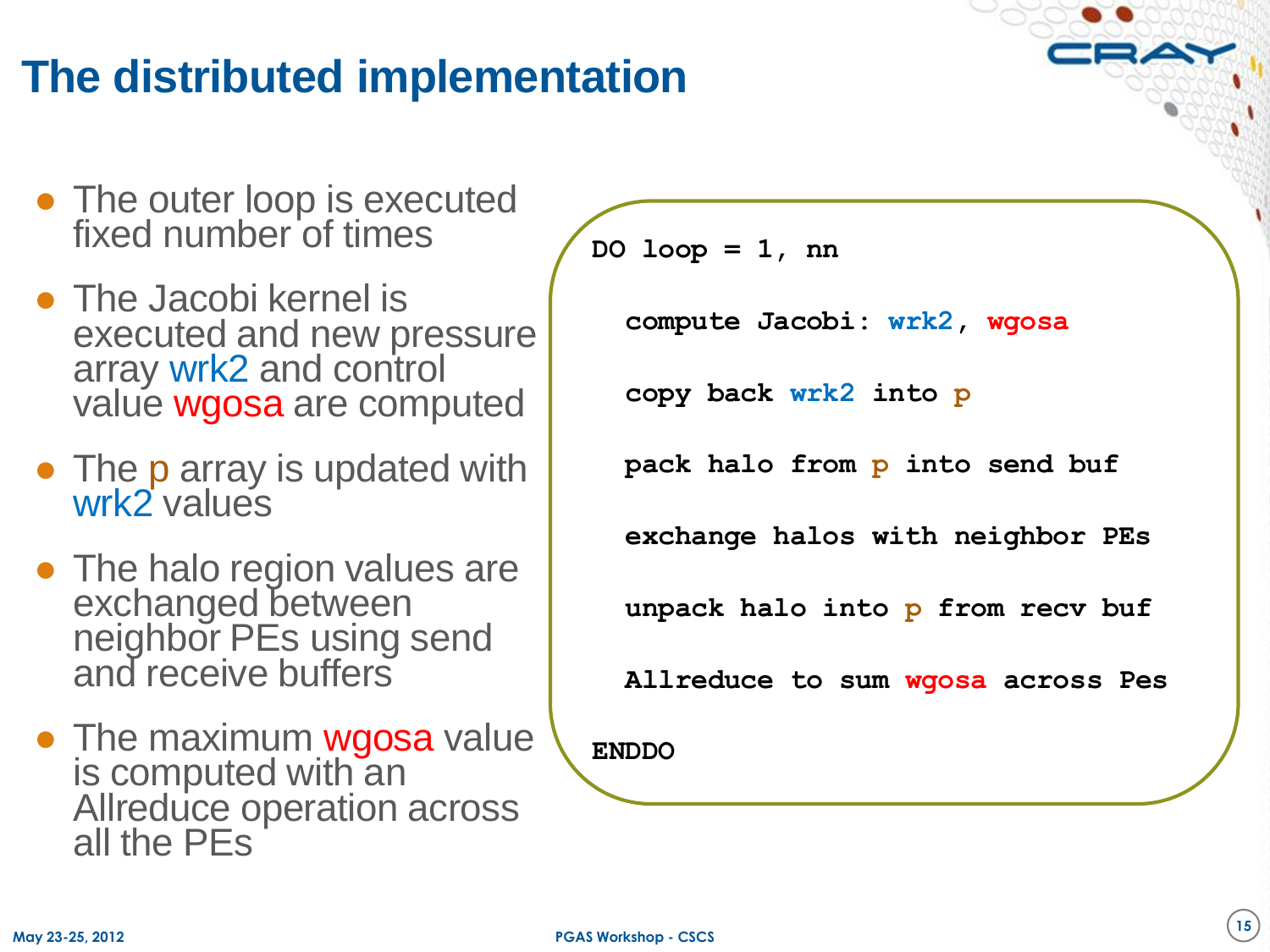# **Porting Himeno to the Cray XK6**

- **Several versions tested, with communication implemented in MPI or Fortran coarrays**
- **GPU version using OpenACC accelerator directives**
- **Arrays reside permanently on the GPU memory**
- **Data transfers between host and GPU are:**
	- Communication buffers for the halo exchange
	- Control value

● **Cray XK6 timings compared to best Cray XE6 results (hybrid MPI/OpenMP)**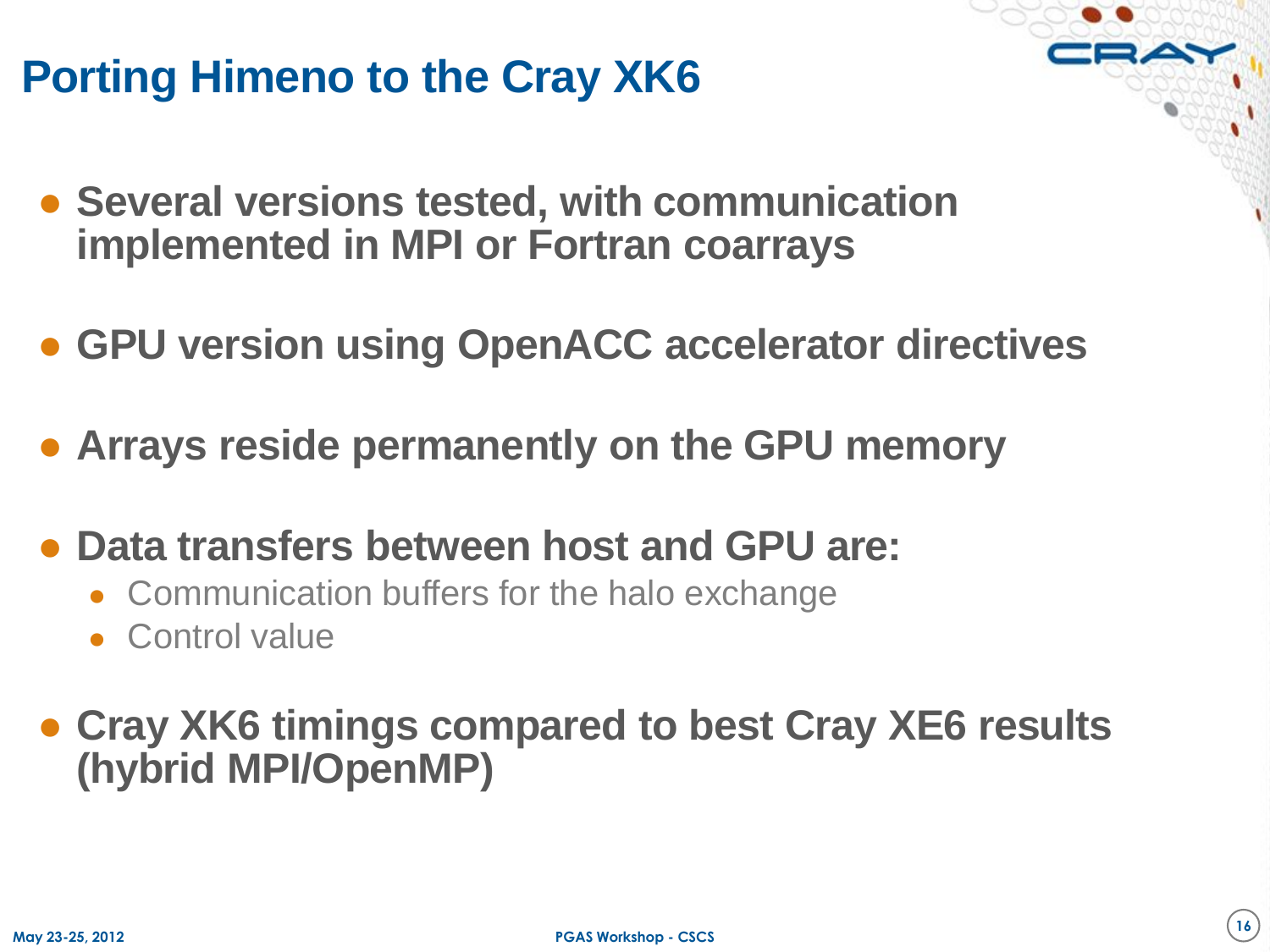# **The Himeno GPU code structure**

# ● **GPU performs**

- Jacobi kernel
- **Halo buffers packing/unpacking**
- **Pressure update**

# ● **Host/device communication**

- **Halo region buffers transfer**
- Control value wgosa

# ● **CAF communication**

- Remote halo buffers put
- Global wgosa sum

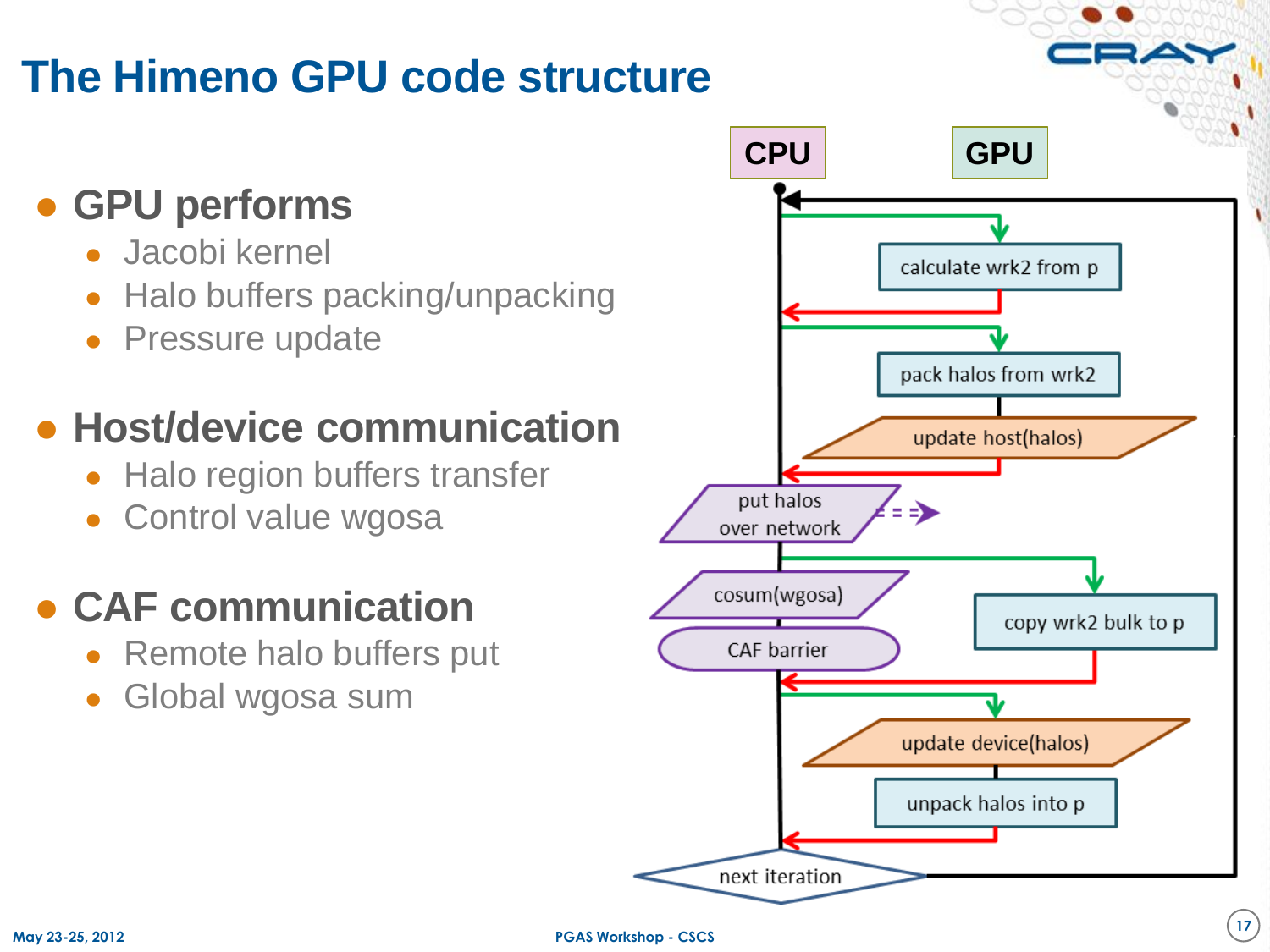# **Jacobi kernel on the GPU**

- The GPU kernel for the main loop is created with the parallel loop directive
- The scoping of the main variables is specified earlier with the data directive - no need to replicate it in here
- wgosa is computed by specifying the reduction clause, as in a standard OpenMP parallel loop
- vector\_length clause is used to indicate the number of threads within a threadblock (compiler default 128)

```
DO loop=1,nn
  gosa = 0
 wqsa = 0!$acc parallel loop &
!$acc& private(s0,ss) &
!$acc& reduction(+:wgosa) &
!$acc& vector_length(256)
  DO K=2,kmax-1
    DO J=2,jmax-1
      DO I=2,imax-1
        S0=a(I,J,K,1)*p(I+1,J, K )&
 ...
        wgosa = wgosa + SS*SS
      ENDDO
    ENDDO
  ENDDO
```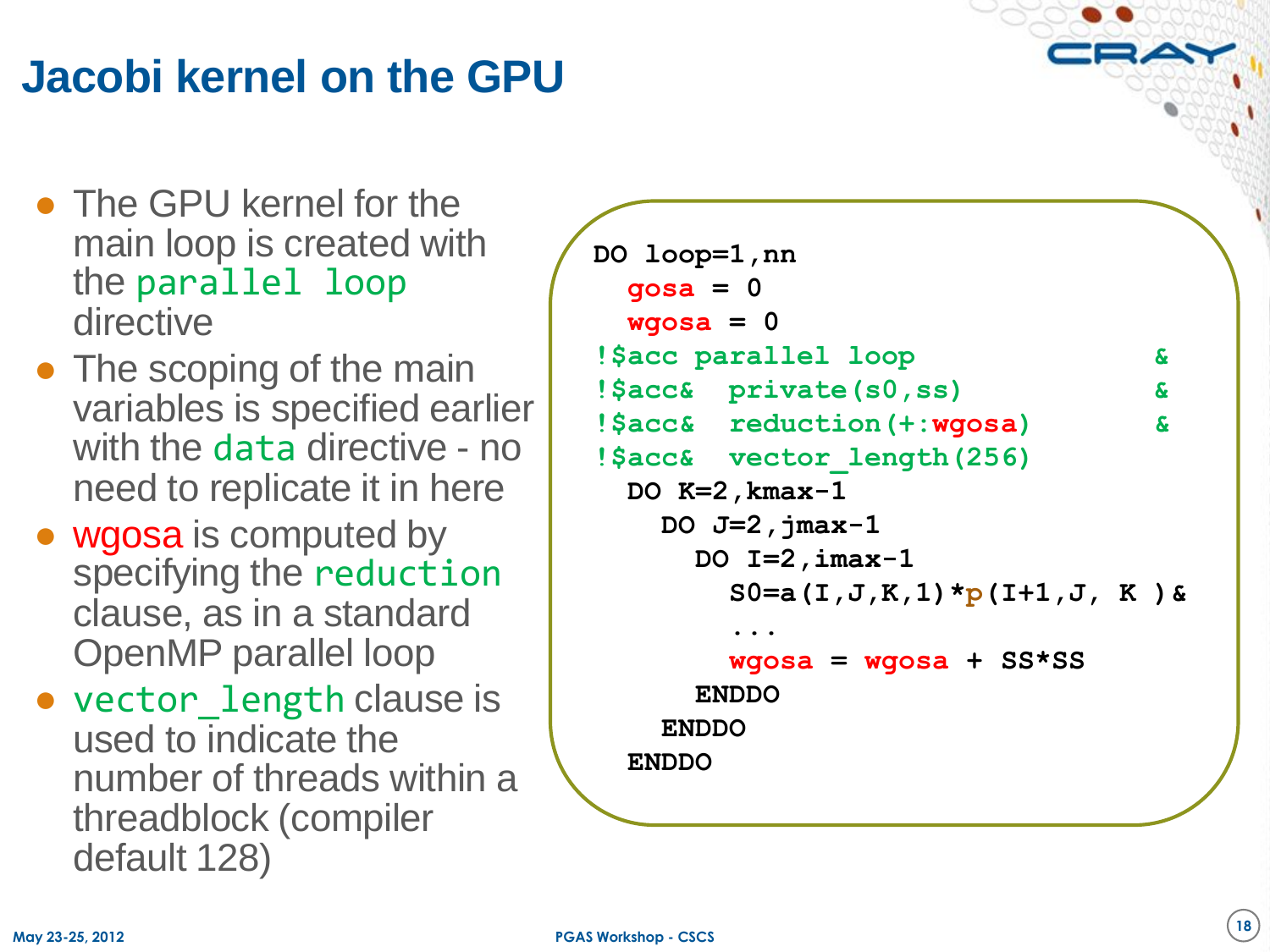# **Coarray implementation**

- Coarrays are used to perform the halo exchange
- Non-blocking communication needs pgas defer\_sync directive
- Programmer now responsible for data synchronization
- By deferring sync point, network communications can be overlapped with CPU or GPU activity
- Updating p from wrk2 (on GPU) overlapped with halo exchange

#### N.B.

no sync all CAF intrinsic COSUM has loose synchronisation (so does need sync memory first).

```
!dir$ pgas defer_sync
recvbutfx up(:,:) [myx,myy,myz-1] = & sendbuffz_dn(:,:)
 ...
!$acc parallel loop
DO k = 2,kmax-1
   DO j = 2,jmax-1
     DO i = 2,imax-1
      p(i,j,k) = wrk2(i,j,k) ENDDO
   ENDDO
ENDDO
!$acc end parallel loop
sync memory
CO_SUM(wgosa)
!$acc update device &
!$acc& (recvbuffz_dn,recvbuffz_up)
```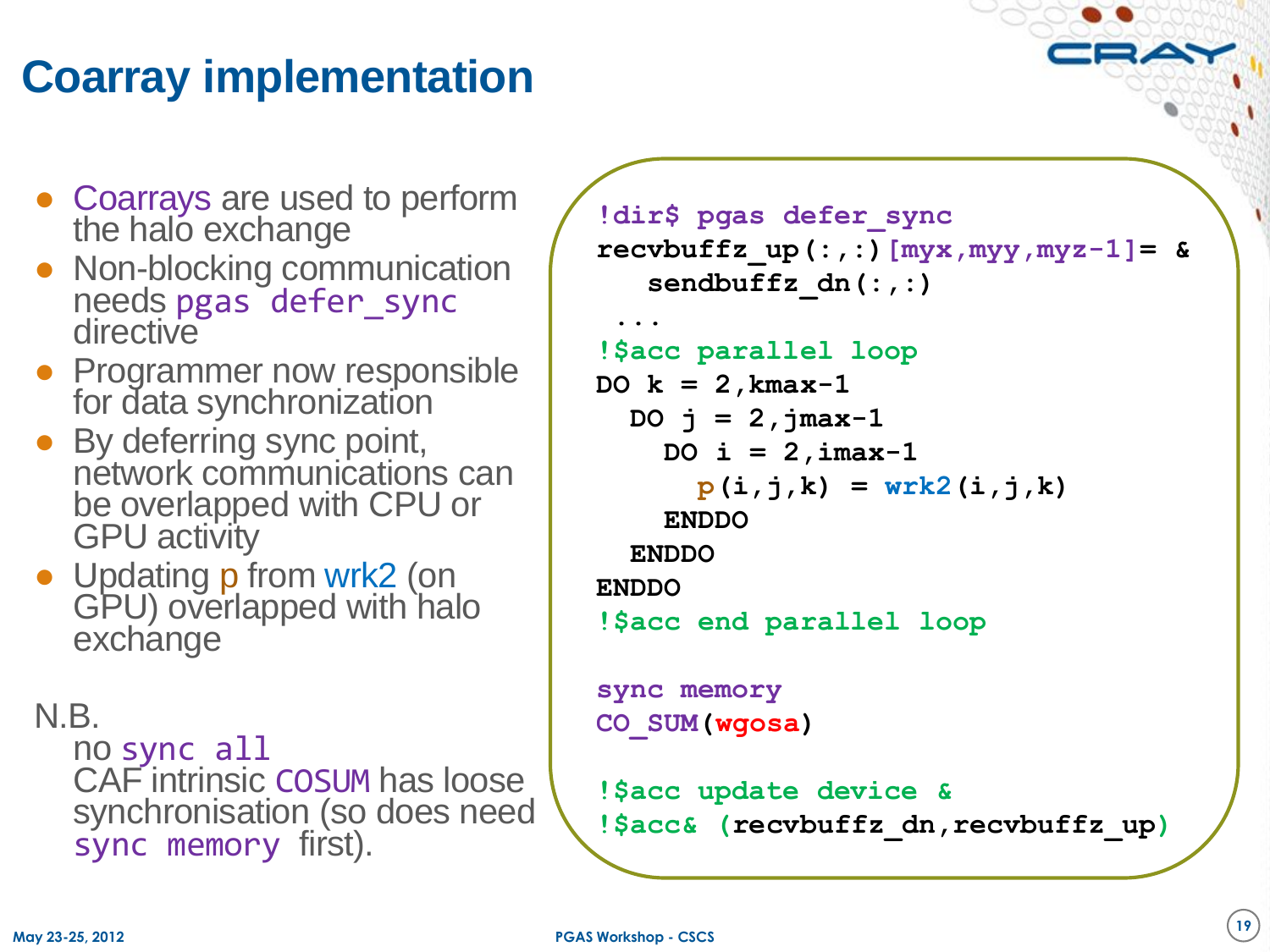#### **May 23-25, 2012**

# **OpenACC / CAF version**

- **Total number of lines in the original Himeno MPI-Fortran code:** 629
- **Total number lines in the modified version with coarrays and accelerator directives:** 554
	- don't need MPI\_CART\_CREATE and the like
- **Total number of accelerator directives:** 27
	- plus 18 "end" directives

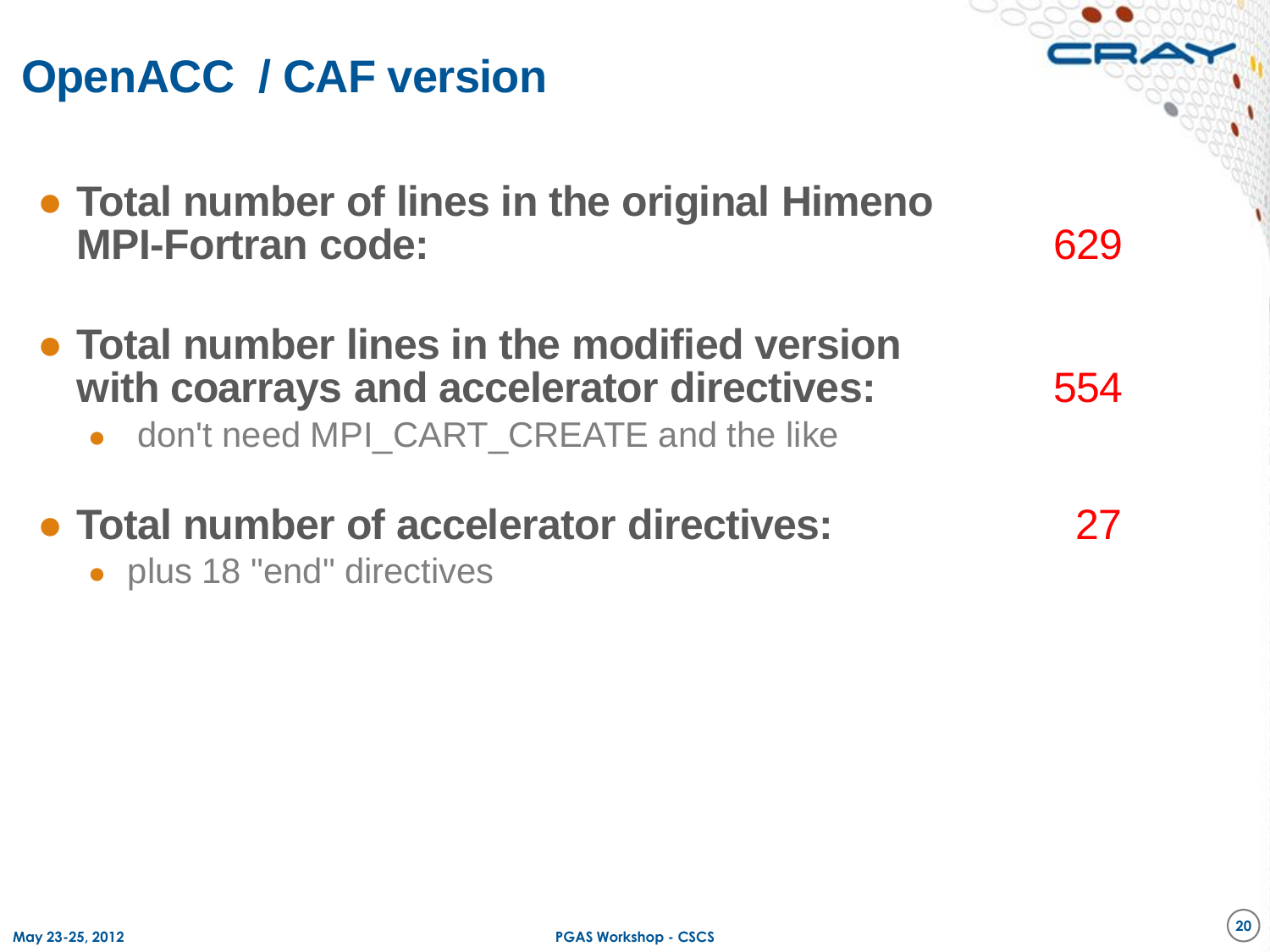# **Benchmarking the code**

#### ● **Cray XK6 configuration:**

- Single AMD IL-16 2.1GHz nodes, 16 cores per node
- Nvidia Tesla X2090 GPU, 1 GPU per node
- Running with 1 PE (GPU) per node
- Himeno case XL needs at least 16 XK6 nodes
- Testing blocking and asynchronous GPU implementations

#### ● **Cray XE6 configuration:**

- Dual AMD IL-16 2.1 GHz nodes, 32 cores per node
- Running on fully packed nodes: all cores used
- Depending on the number of nodes, 1-4 OpenMP threads per PE are used

#### ● **All comparisons are for strong scaling on case XL**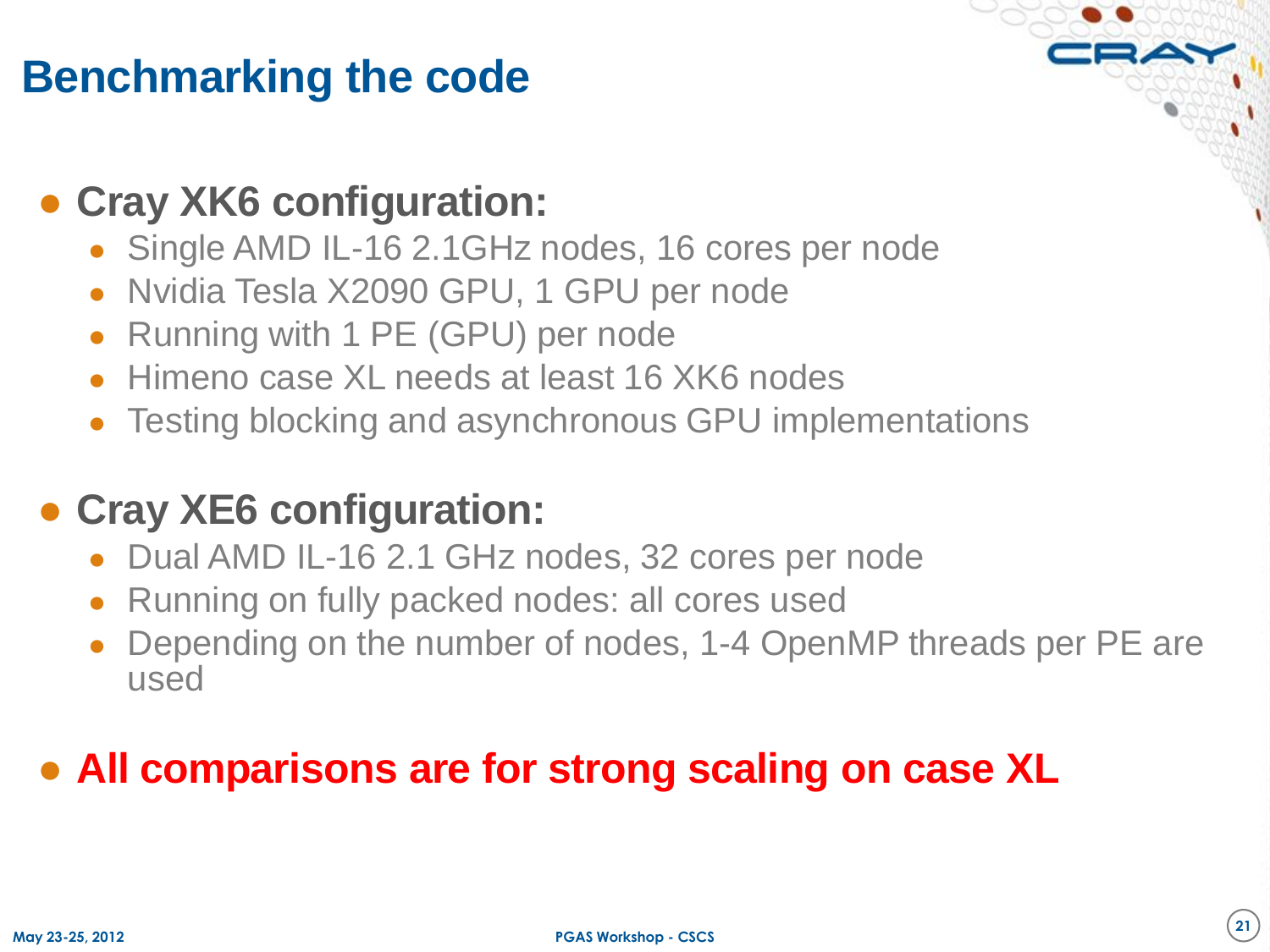# **Himeno performance**

- **XK6 GPU is about 1.6x faster than XE6**
- **OpenACC async streams implementation is ~ 8% faster than OpenACC blocking**

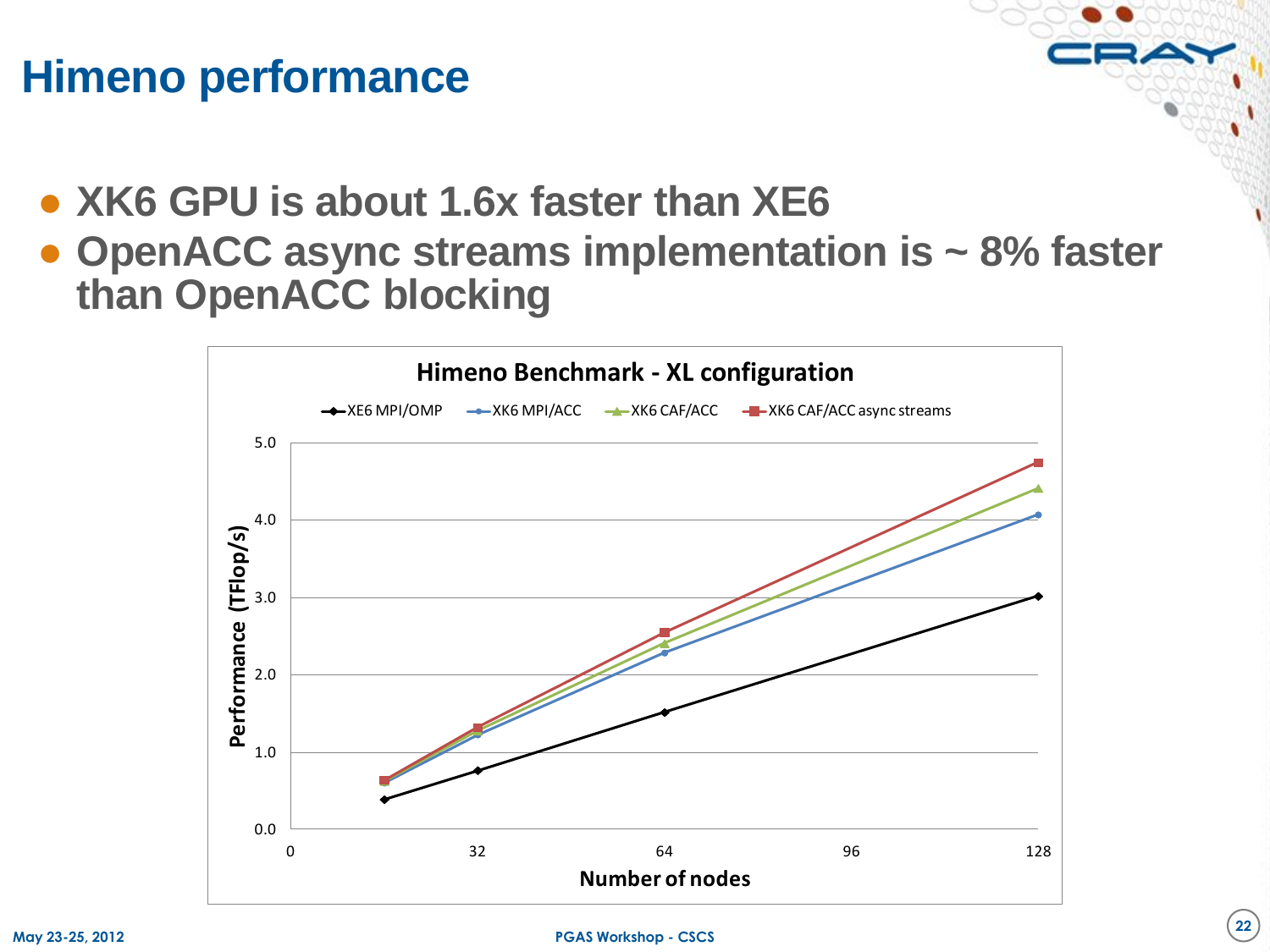# **Himeno code breakdown**

● **Host/GPU transfers take more time than the halo exchange (network)**

- this code would benefit from an efficient direct GPU-GPU communication
- **On 128 nodes, ~55% of the time is spent in the GPU compute kernel** 100%

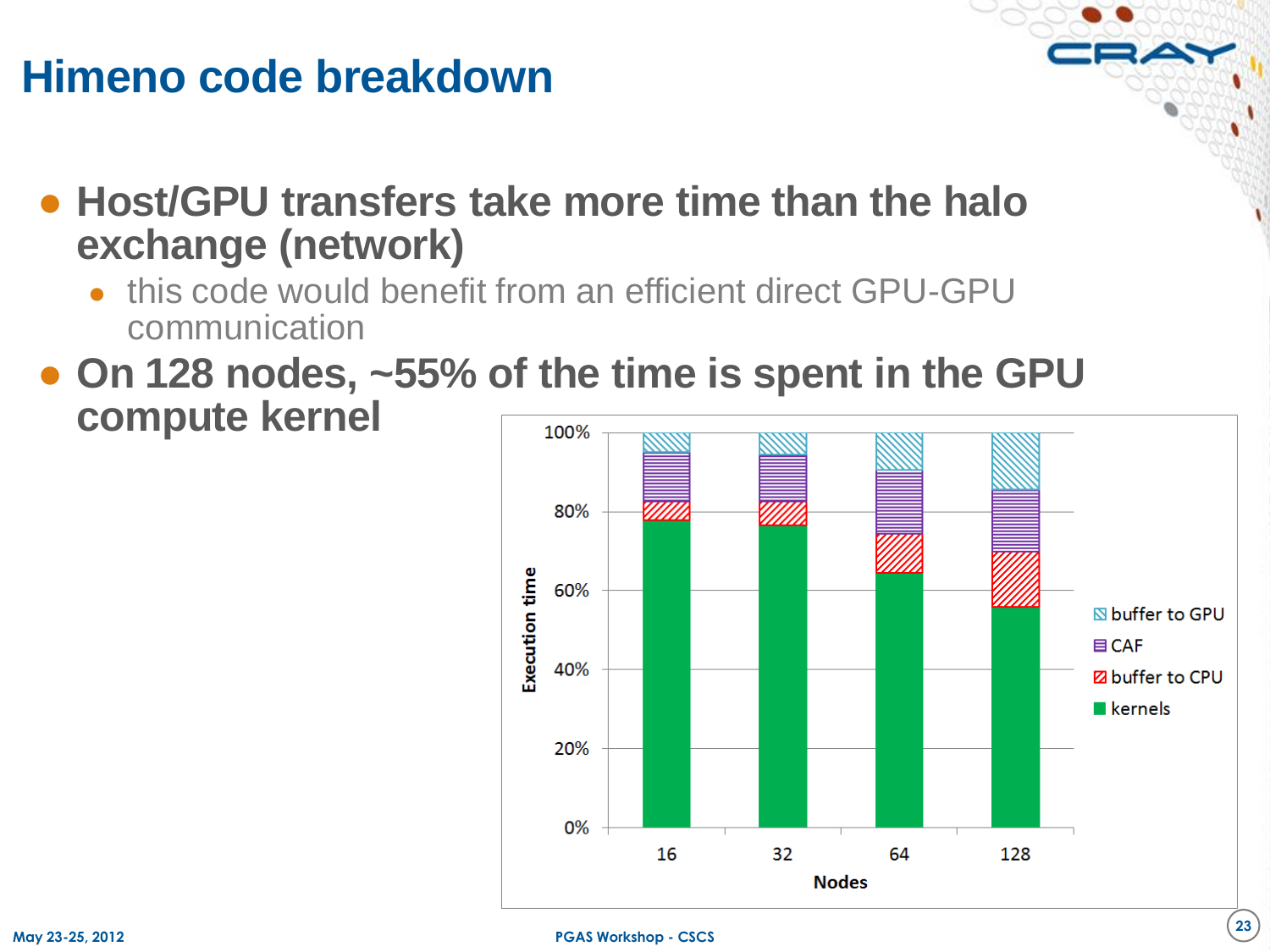# **libsci\_acc: LibSci for Accelerators how to get CPU&GPU cooperation**

- **Provide basic libraries for accelerators, tuned for Cray**
- **Must be independent to OpenACC, but fully compatible**
- **Multiple use case support**
	- Get the base use of accelerators with no code change
	- Get extreme performance of GPU with or without code change
	- Extra tools for support of complex code
- **Incorporate the existing GPU libraries into libsci**
	- CUBLAS
	- Magma
	- Cray Implementation BLAS/LAPACK
- **Provide additional performance and usability** 
	- OpenACC support
	- CUDA support
- **Maintain the Standard APIs where possible!**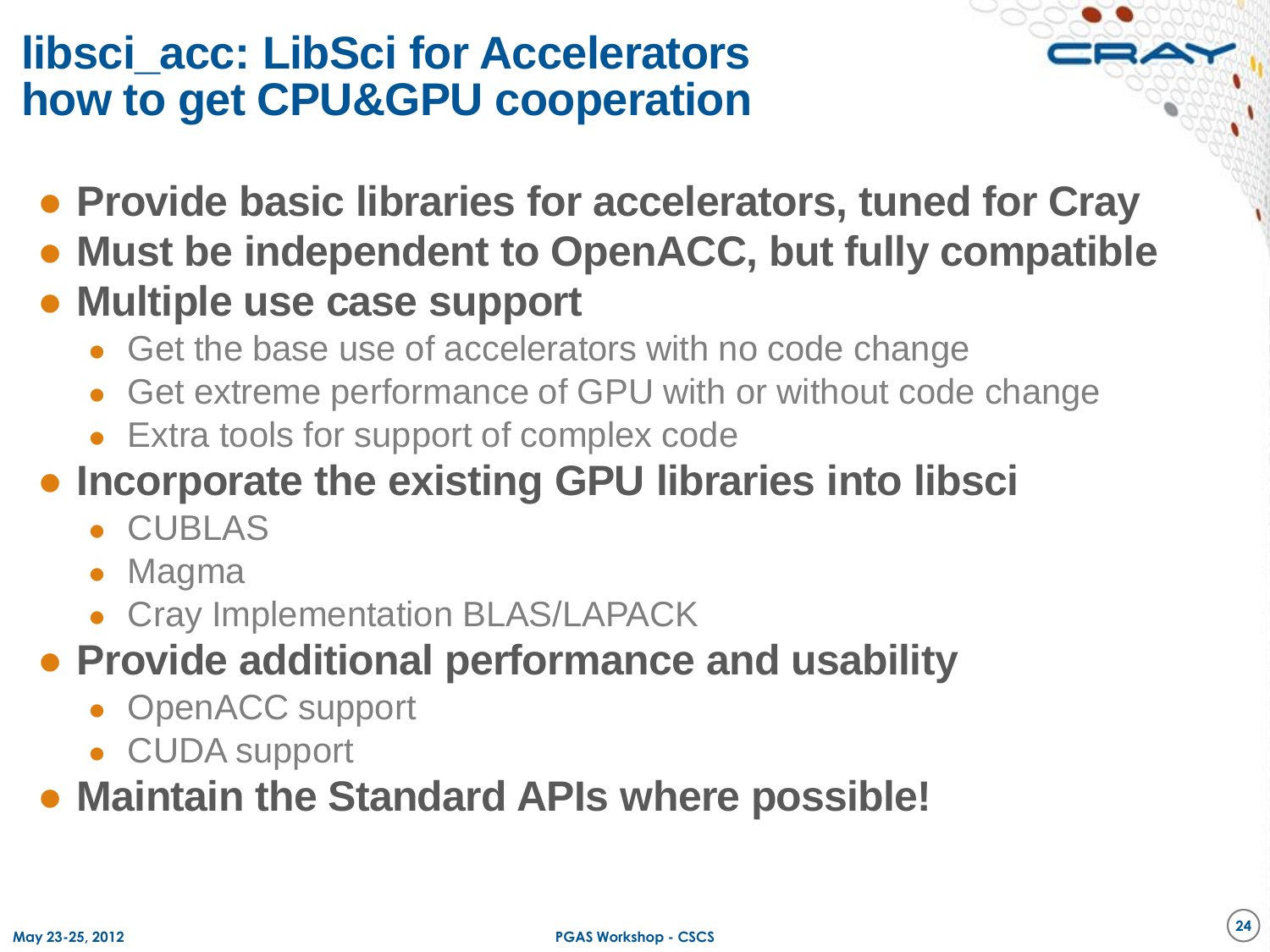# **Cray libsci\_acc interfaces**

● **Simple interface**

**dgetrf(M, N, A, lda, ipiv, &info)**

**dgetrf(M, N, d\_A, lda, ipiv, &info)**

● **Device interface**

**dgetrf\_acc(M, N, d\_A, lda, ipiv, &info)**

# ● **CPU interface**

 **dgetrf\_cpu(M, N, A, lda, ipiv, &info)** 



GPU



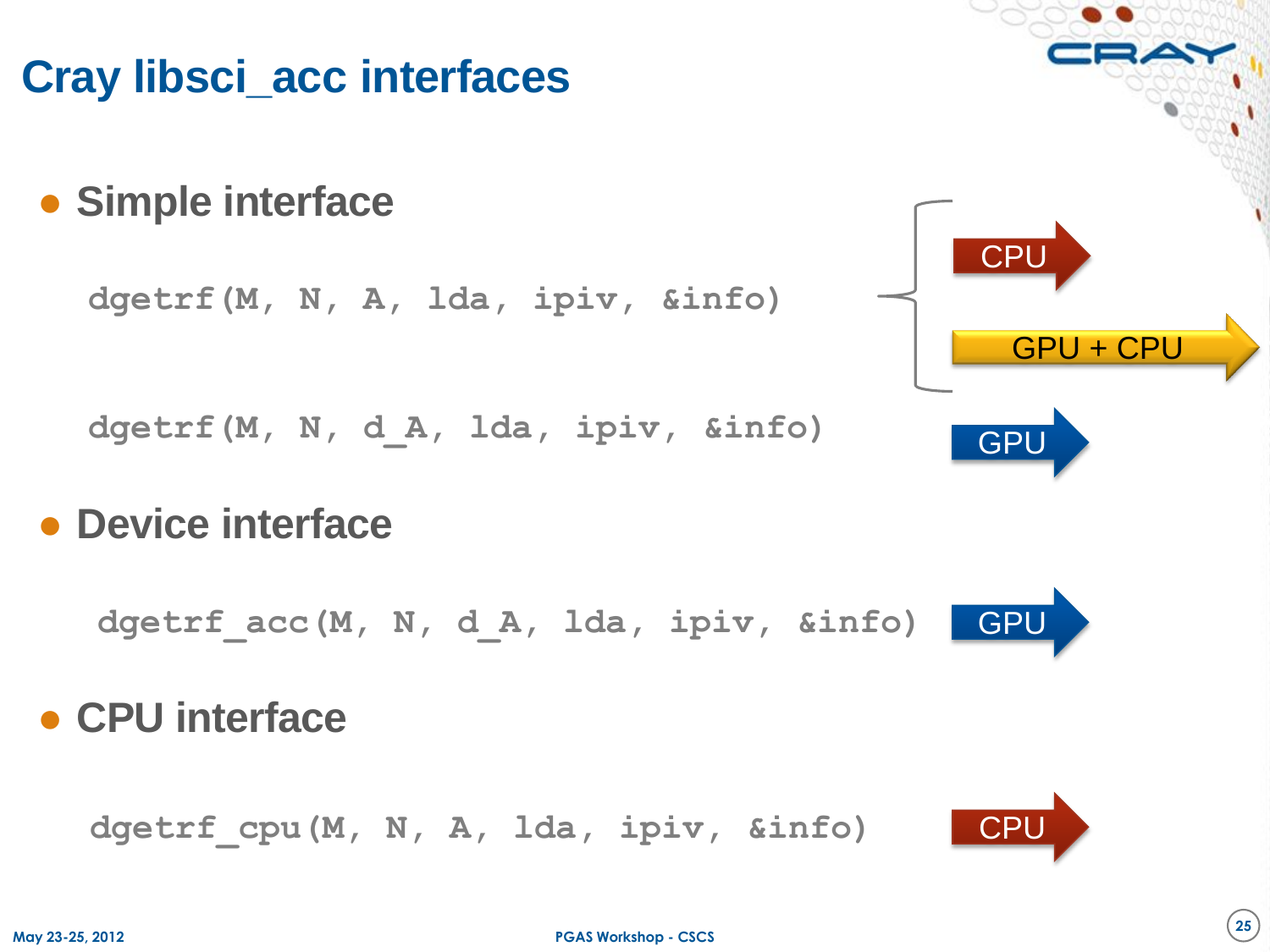# **libsci\_acc interaction with OpenACC**

- **If the rest of the code uses OpenACC, it"s possible to use the library with directives.**
- **All data management performed by OpenACC.**
- **Calls the device version of dgemm.**
- **All data is in CPU memory before and after data region.**

```
!$acc data copy(a,b,c)
```
**!\$acc parallel !Do Something !\$acc end parallel**

**!\$acc host\_data use\_device(a,b,c)**

```
call dgemm_acc('n','n',m,n,k,&
                alpha,a,lda,&
                b,ldb,beta,c,ldc)
```
**!\$acc end host\_data !\$acc end data**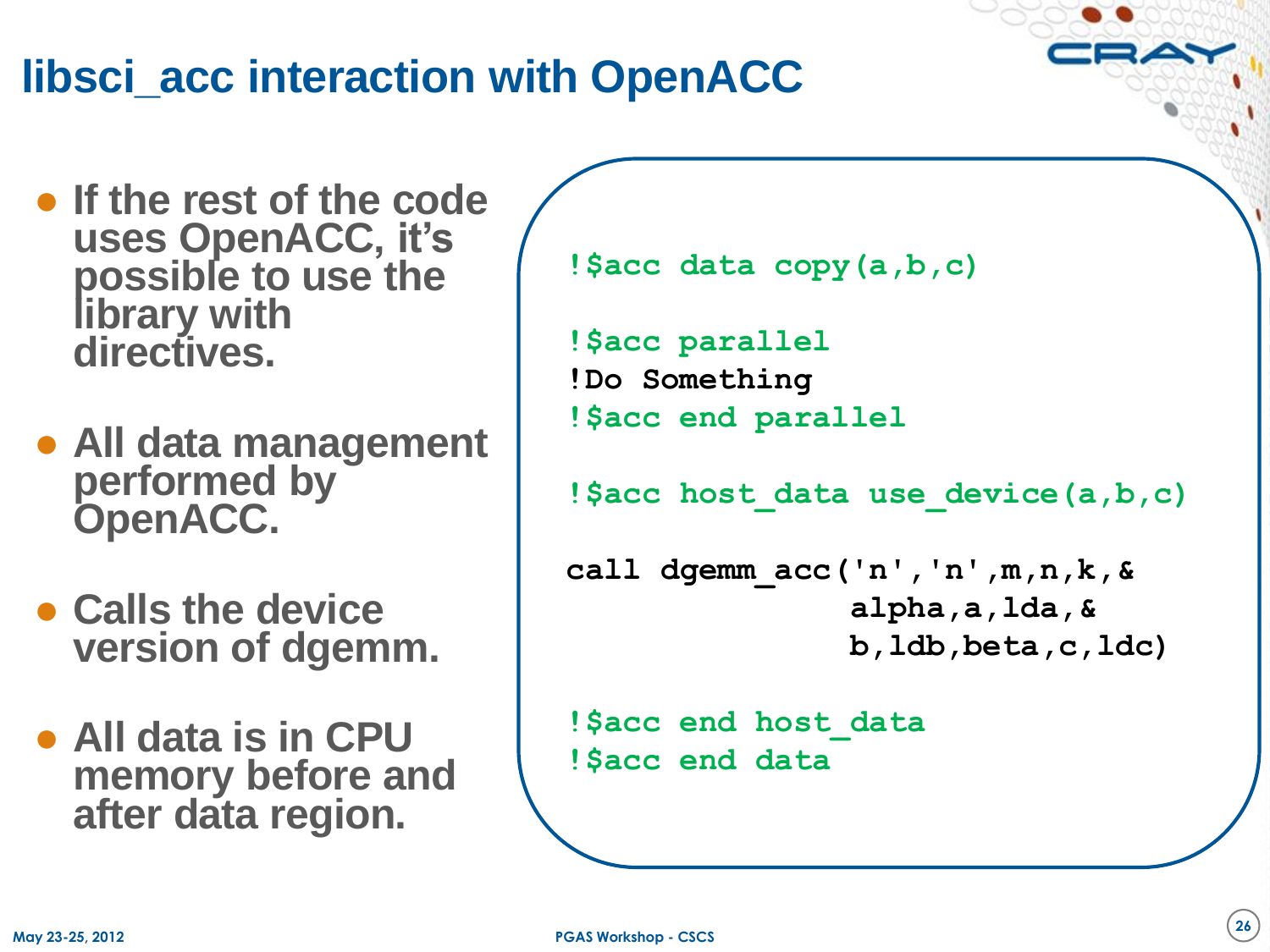# **libsci\_acc interaction with OpenACC**

- **libsci\_acc is a bit smarter that this.**
- **Since "a," "b", and "c" are device arrays, the library knows it should run on the device.**
- **So just dgemm is sufficient.**

```
!$acc data copy(a,b,c)
```

```
!$acc parallel
!Do Something
!$acc end parallel
```

```
!$acc host_data use_device(a,b,c)
```
**call dgemm ('n','n',m,n,k,& alpha,a,lda,& b,ldb,beta,c,ldc)**

**!\$acc end host\_data !\$acc end data**